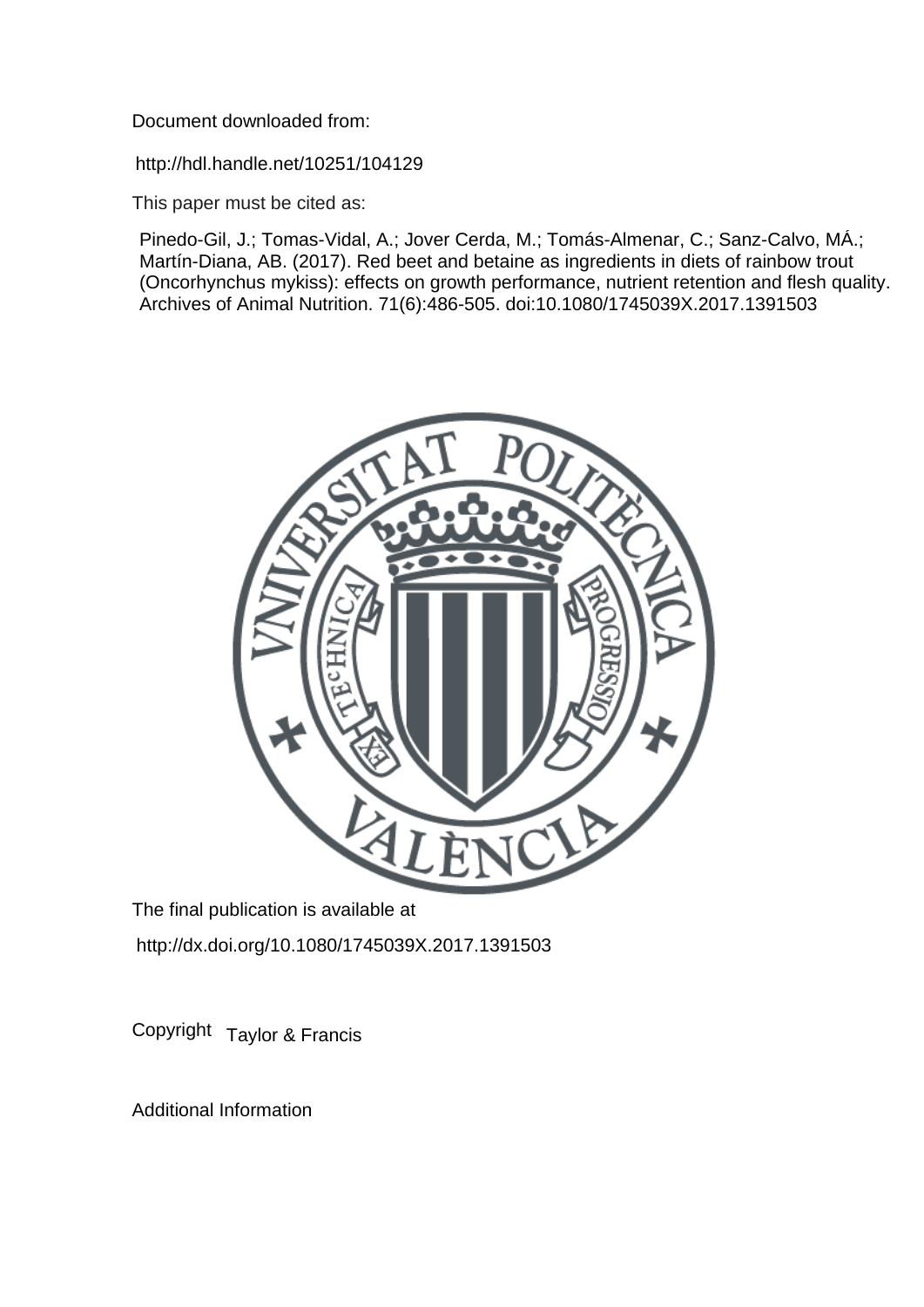**Red beet and betaine as ingredients in rainbow trout (***Oncorhynchus* 

*mykiss***) diets: effects on growth metrics, nutrient retention and flesh** 

**quality.**

- 4 Iulia Pinedo-Gil<sup>a,b\*</sup>, Ana Tomás-Vidal<sup>b\*</sup>, Miguel Jover-Cerdá<sup>b</sup>, Cristina
- Tomás-Almenarª, Miguel Ángel Sanz-Calvoª, Ana Belén Martín-Dianaª

*a Subdirection of Research and Technology. Agro-Technological Institute of Castilla y* 

- *León. Consejería de Agricultura y Ganadería. Finca de Zamadueñas, Ctra. Burgos*
- *km.119, Valladolid, Spain*
- *b Research Group of Aquaculture and Biodiversity. Institute of Animal Science and*
- *Technology. Universitat Politècnica de València, Camino de Vera 14, Valencia, Spain*
- [Corresponding author]: Julia Pinedo-Gil [\[Julia.pinedo.gil@gmail.com\]](mailto:Julia.pinedo.gil@gmail.com)

12 Ana Tomás-Vidal [atomasv@dca.upv.es]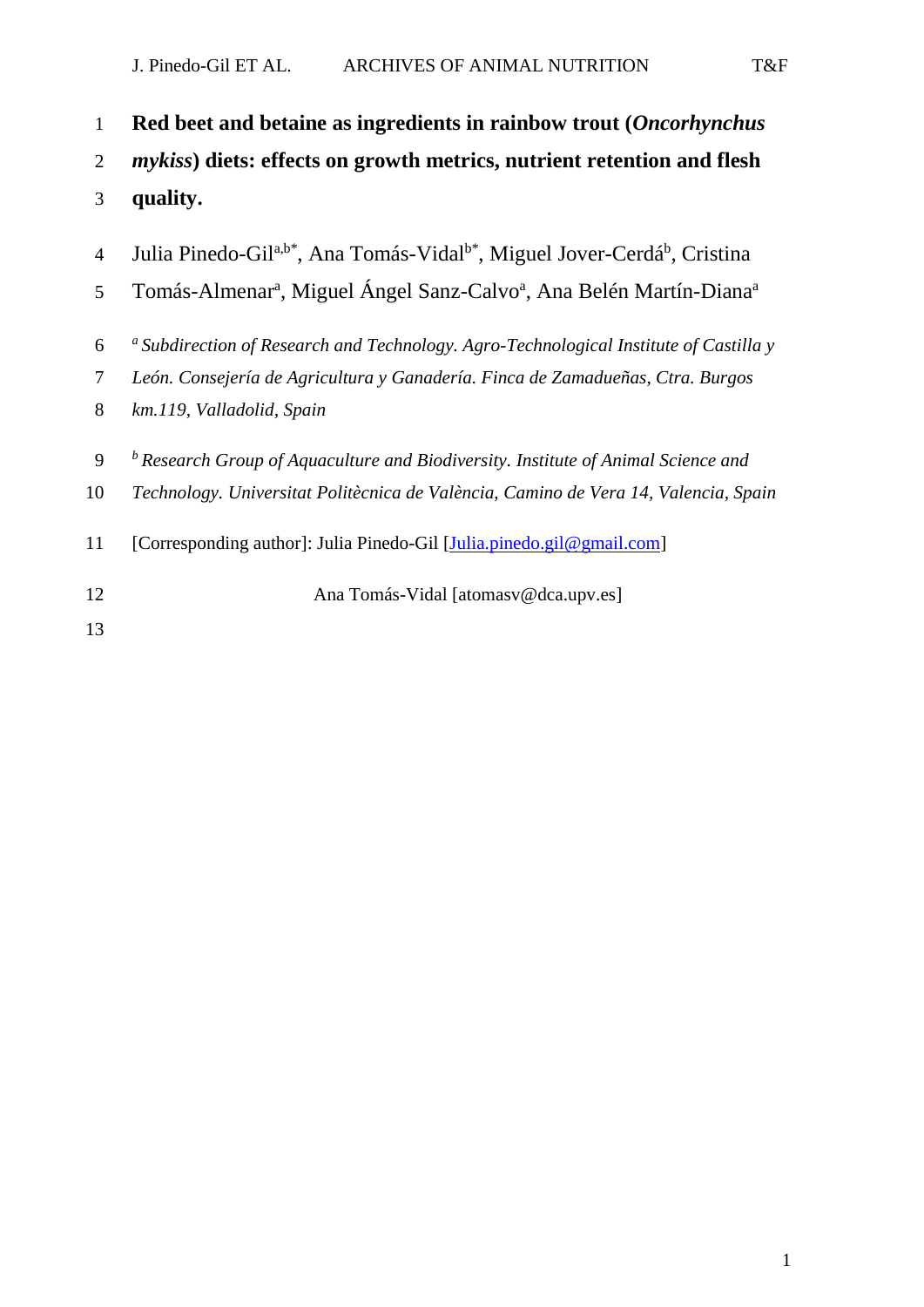- A control diet was compared to 4 experimental diets in which two red beet (14 and 28%) and betaine (0.9 and 1.63%) levels were incorporated on rainbow trout 19 diets. The study was set up with an average weight of  $69 \pm 2.21$  g and finished when fish reached commercial weight (175 to 250 g) after 105 days. The impact of the diets was studied based on the growth performance, biometric indexes, proximal composition, protein and fat retention efficiencies and apparent digestibility of fish reared on a recirculation system. Moreover, it was studied the effect of red beet and betaine on the flesh proximate composition and quality (water activity, colour, texture, TBARS and sensory characteristics) of the final 26 product. Results showed that inclusions of 14% of red beet and 0.9% of betaine did not produce an effect on growth, nutritive or biometric parameters, nor nutrient retentions compared to control diet, however, higher concentrations had a negative effect on growth and nutritive parameters. These ingredients enhanced quality parameters regardless of the concentration used. Fish flesh enriched with the new ingredients showed lower water activity and better textural and colour properties than control diet and also had a dose-dependent effect on lipid oxidation.
- Keywords: red beet; betaine; growth; rainbow trout; diet; fish product; quality; sensory scores.

# **1: Introduction**

Carnivorous fish species, including salmonids, the incorporation of digestible

carbohydrates (CHO) should not exceed 20% of the diet. Cereals (wheat, barley, oat,

corn) have been traditionally the most utilized CHO sources in commercial salmonid

diets (Sealey et al. 2008, Gaylord et al. 2009, Pinedo-Gil et al. 2016). However, those

ingredients generally contain high fibre and starch content and these, together with the

- presence of some antinutritional components, produce limitations to the inclusion of
- plant ingredients on carnivorous fish diets (Oliva-Teles et al. 2015). Also, some CHO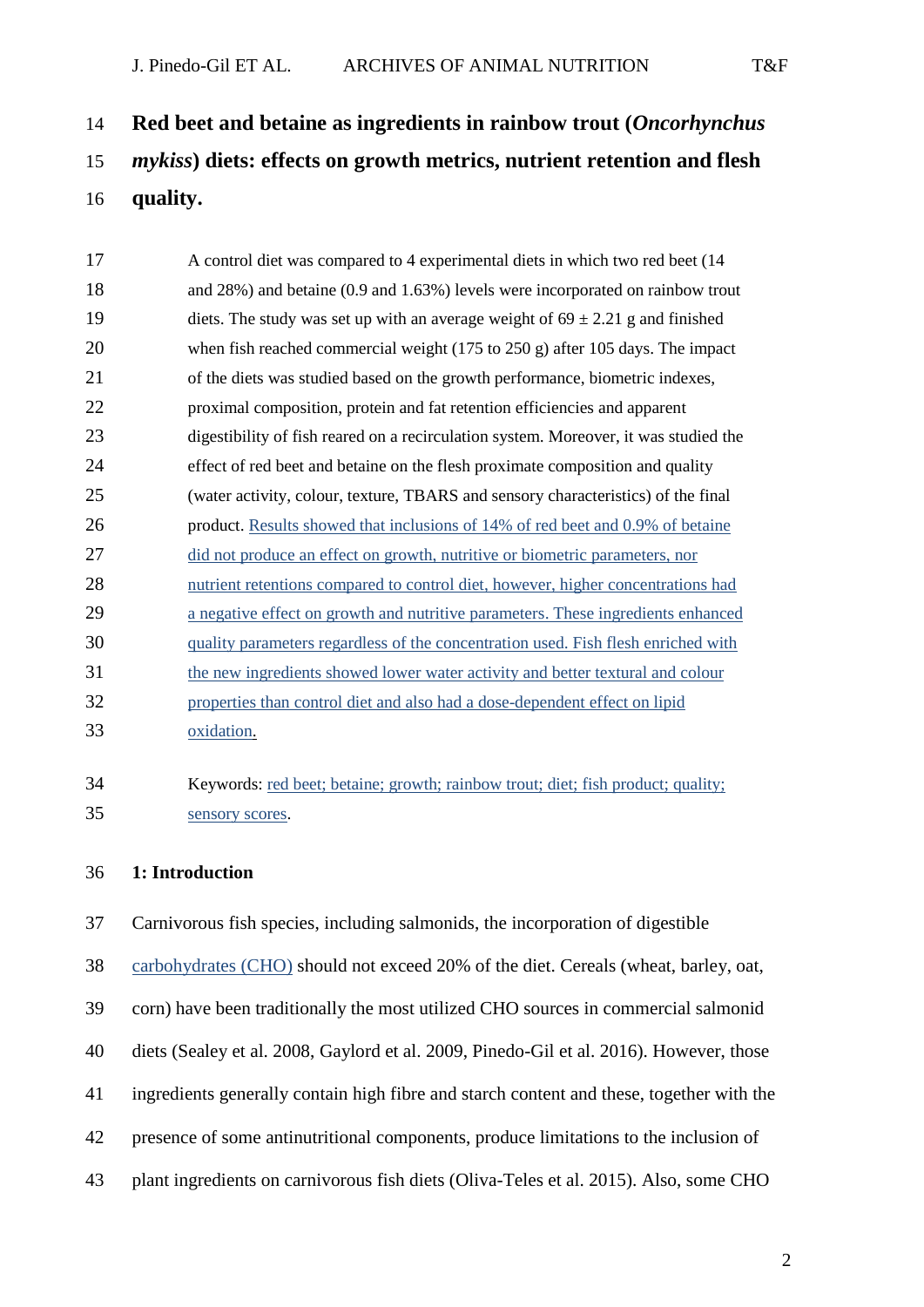sources produce a reduction of feed palatability, which leads to reduce fish intake and growth (Lim et al., 2016). On the other hand, plant ingredients can be an important source of antioxidant and other bioactive components (Ganessan et al. 2011). Red beet (*Beta vulgaris* L.) is a source rich in natural betaine and also rich in important nutrients including magnesium, sodium, potassium, vitamin C and betalains (Han et al. 2014). In aquaculture, betaine is widely used as a common additive due to its bioactive properties as osmoprotector and enhancing feed palatability. Its incorporation could also enhance the quality of the final product, especially on the colour of fish flesh. However, to the best of our knowledge, the use of red beet as a source of betaine in fish nutrition has been scarce studied. For this reasons, natural sources, such as red beet, as an alternative CHO ingredient in fish diets should be taken into account from a health concern point of view and its effect on the quality parameters of rainbow trout flesh. The objective of this work was to evaluate the impact of red beet and betaine incorporation at different concentrations on a controlled population of rainbow trout diets on their growth

performance and final fish flesh quality parameters.

# **2: Material and Methods**

### *2.1: Diets*

 Five extruded isoproteic (40% crude protein (CP) and isolipidic diets (18% crude lipid (CL) diets were formulated. A control diet was compared to four experimental diets using two red beet (14 and 28%) and betaine (0.9 and 1.63%) levels. Betaine was of natural origin obtained from red beet betaine. Both ingredients were combined in a factorial design. The five diets were identified as: Control diet (0% red beet; 0% betaine), diet A (14% red beet; 0.9% betaine), diet B (14% red beet; 1.63% betaine), diet C (28% red beet; 0.9% betaine) and diet D (28% red beet; 1.63% betaine). The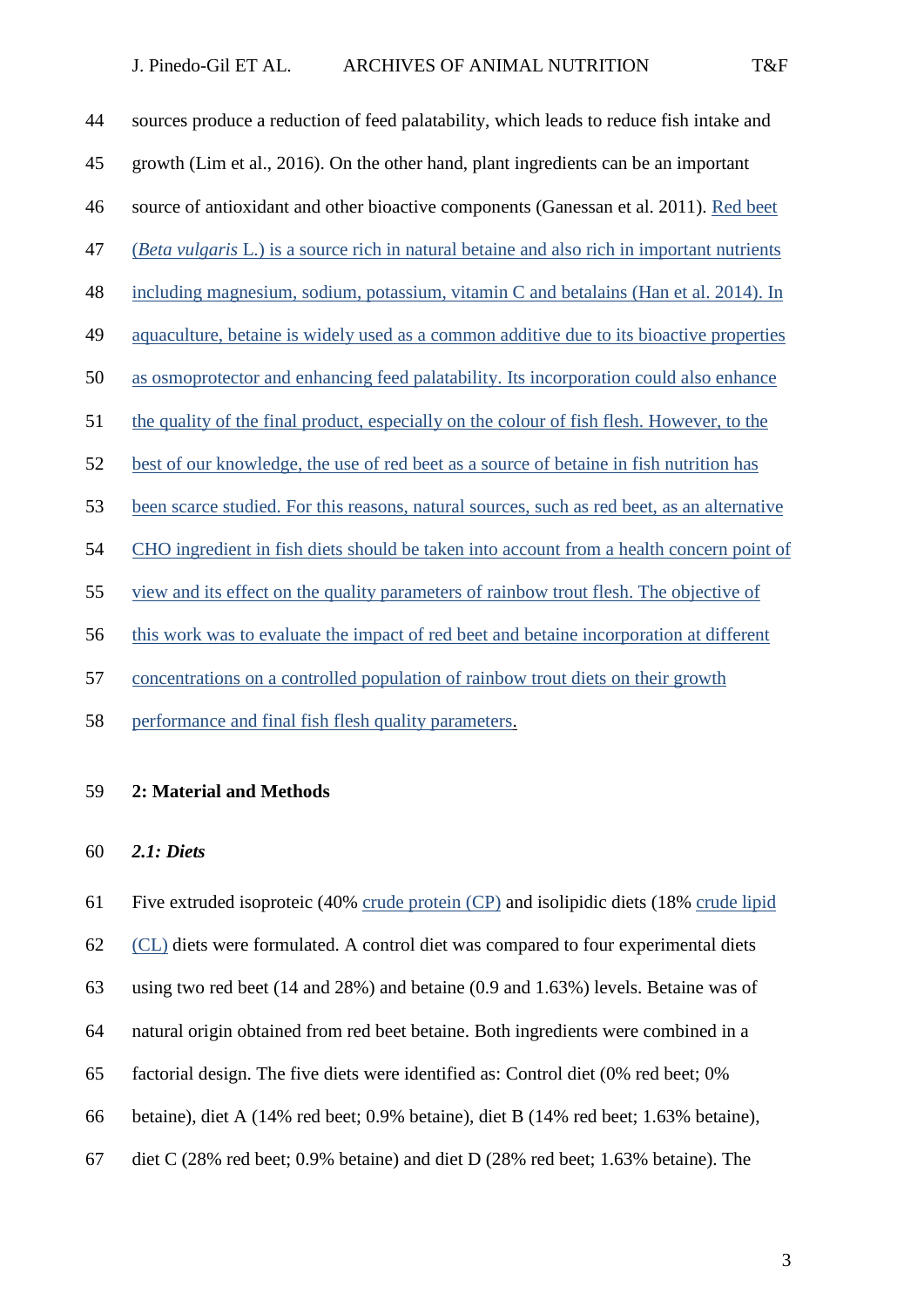formulation and the composition of the diets are given in Table 1. Control diet was prepared using same ingredients as experimental diets but without red beet and betaine on the formulation. The control diet was not a commercial diet, was produced in the same conditions than modified diets. There were five feeding treatment groups, each in 72 three replicates (n=3).

# - TABLE 1 -

 Diets were prepared using the cooking extrusion process with a semi-industrial twin-screw extruder (CLEXTRAL BC-45. St. Etienne, France). Processing conditions 76 were the following: a screw speed at 0.63 x g, a temperature of 110 °C and a pressure of 40-50 atm. Experimental diets were assayed in triplicate groups (n=3). Fish were fed by hand twice a day (8:00 am and 15:30 pm) until apparent satiation, six days per week during the whole experimental period. Pellets were distributed slowly to allow all fish to eat. The uneaten diet was collected and dried to determine feed intake (FI).

# *2.2: Rearing markers*

# *2.2.1: Growth trial and fish sampling*

 A total of 900 rainbow trouts were provided by a local fish farm (Cien Fuentes Fishfarm, 19420 Cifuentes, Guadalajara, Spain) and transported alive to the Aquaculture Research Centre of the Agro-Technological Institute of Castilla y León, Spain. Prior to the feeding trial, all fish were acclimated to the indoor rearing conditions for two weeks and fish were fed once a day (8:00 am) up to apparent satiation using 88 exclusively the control diet. Groups of 60 fish (average initial weight of  $69 \pm 2.21$  g 89 (mean  $\pm$  SD)) were housed in 15 cylindrical fiberglass tanks (three per treatment, n=3). 90 The capacity of each tank was 500 L (initial stocking density  $8.4 \pm 0.5$  kg/m<sup>3</sup>).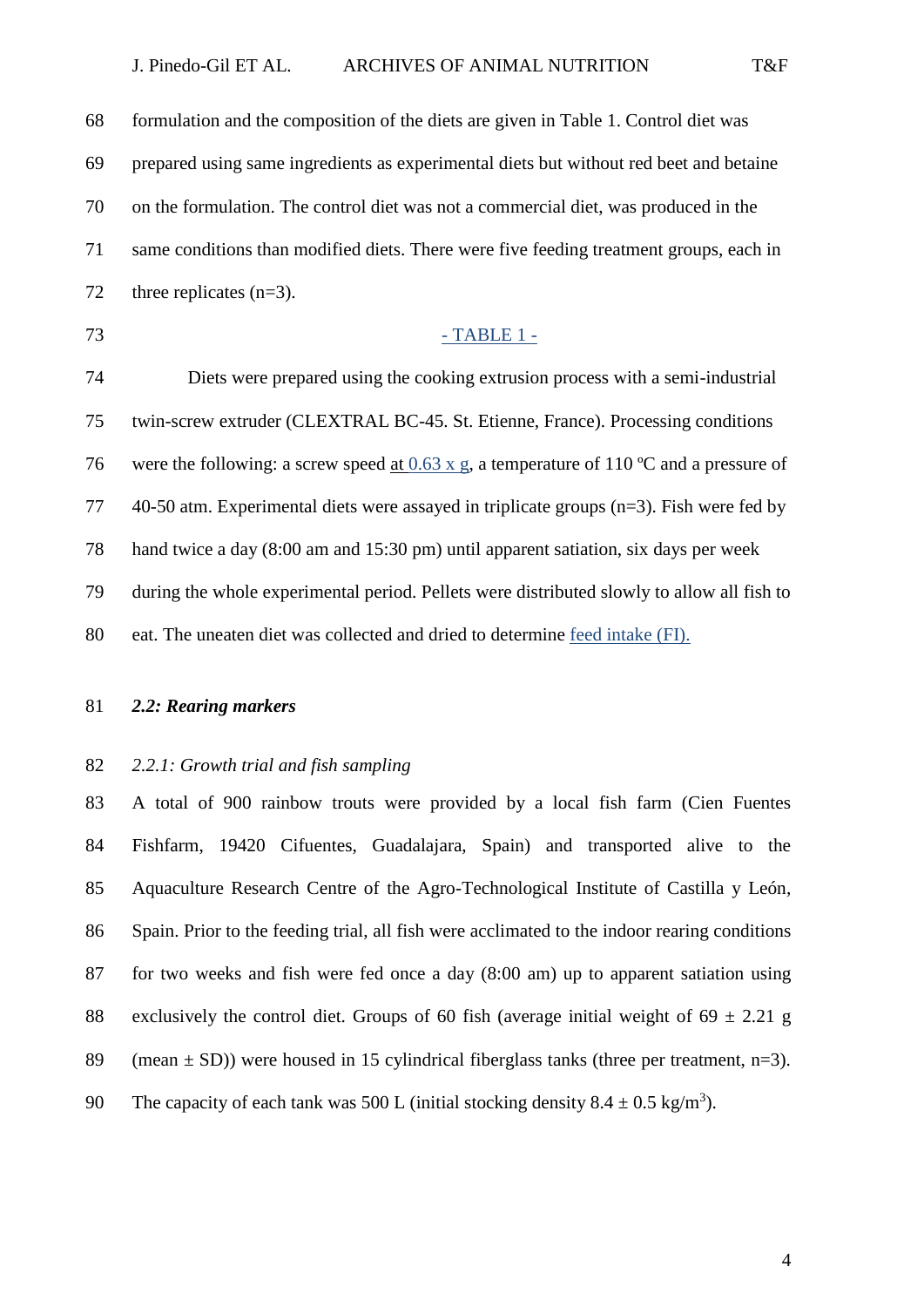| 91         | The trial was conducted in a recirculating freshwater system (RAS). Water                             |
|------------|-------------------------------------------------------------------------------------------------------|
| 92         | temperature was $14.67 \pm 0.57$ °C (mean $\pm$ SD). Level of dissolved oxygen in water was           |
| 93         | $7.97 \pm 0.87$ mg/l. All tanks were equipped with aeration and an oxygen probe. Water pH             |
| 94         | was $7.93 \pm 0.12$ and ammonia and nitrites concentration in water were $0.16 \pm 0.14$ and          |
| 95         | $0.19 \pm 0.17$ mg/l respectively. Water flow was $10.30 \pm 0.98$ $1/h$ . The photoperiod            |
| 96         | consisted on 12 h of light and 12 h of dark intervals, having all tanks identical lightning           |
| 97         | conditions.                                                                                           |
| 98         | Fish were weighed and length measured at approximately 35-day intervals to                            |
| 99         | study all rearing parameters (growth, final weight, biomass increment (BI), survival,                 |
| 100        | thermal growth coefficient (TGC), specific growth rate (SGR) and nutritional                          |
| 101        | parameters, FI and feed conversion ratio (FCR). Prior to weighing, all fish were starved              |
| 102        | for 24 h and anesthetized with MS222®; 200 mg/l. At the end of the growth trial, all                  |
| 103        | fish were individually weighed and measured. Three fish were randomly sampled from                    |
| 104        | each tank (n=3) and used for the determination of biometric indexes (condition factor                 |
| $1 \cap F$ | $(CD)$ signaportion of $\mathcal{L}(\mathcal{O})$ and bottogeneate index (HIC) and final vitals field |

- (CF), viscerosomatic index (VSI) and heptosomatic index (HIS) and final whole fish
- proximate composition. The duration of the trial was 105 days.
- *2.2.1.1: Calculations of rearing markers*.

Different indexes were evaluated in order to assess rearing parameters.

- **BI** was evaluated as an indicator of fish biomass increment from day one to day 105 (1).
- 
- 111 **BI**  $[g] = Bf Bi$  (1)
- Where Bi and Bf are the initial and final biomasses of fish at the beginning and end of the feeding trial, respectively [g].
- To determine the impact of stress response to the fish survival, mortality was registered during the whole experimental period. Knowing the initial number of fish and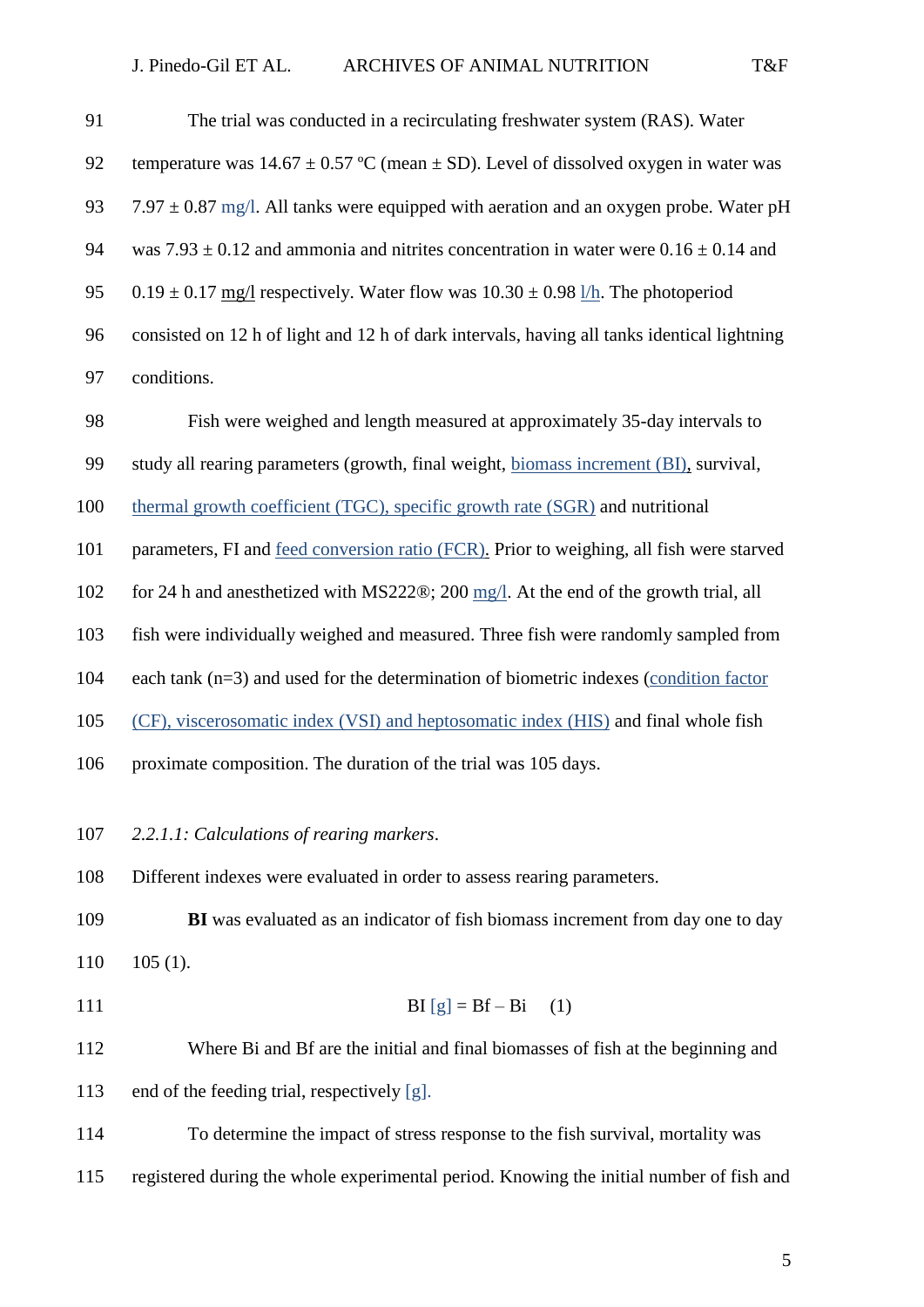| 116 | dead fish allowed calculating <b>mortality</b> (2) and once determined, <b>survival</b> was      |
|-----|--------------------------------------------------------------------------------------------------|
| 117 | calculated as follows (3):                                                                       |
| 118 | Mortality $[\%] =$ (Number of fish died / Initial fish number) $\cdot$ 100<br>(2)                |
| 119 | Survival $[\%] = 100 -$ Mortality<br>(3)                                                         |
| 120 | An accurate prediction of growth potential for fish under husbandry conditions                   |
| 121 | is a prerequisite to estimate energy or feed requirements. The most commonly used                |
| 122 | formula is the $SGR$ , which is based on the natural logarithm of body weight (4), but           |
| 123 | also $TGC$ was calculated $(5)$                                                                  |
| 124 | $SGR = 100 \cdot ((lnWf - lnWi) / t)$ (4)                                                        |
| 125 | $TC = (Wf(1/3) - Wi(1/3)) / [days \cdot \Sigma (T-4)] (5)$                                       |
| 126 | Where Wi and Wf are the initial and final body weights of fish at the beginning                  |
| 127 | and end of the feeding trial, respectively $[g]$ , t is the experimental duration $[d]$ and T is |
| 128 | the temperature in °C.                                                                           |
| 129 | <b>FCR</b> measures animal efficiency in converting nutriment into muscle or weight              |
| 130 | gained overtime (6).                                                                             |
| 131 | $FCR = (F / (Bf - Bi))$<br>(6)                                                                   |
|     |                                                                                                  |
| 132 | Where Bi and Bf are the initial and final biomasses of fish at the beginning and                 |
| 133 | end of the feeding trial, respectively [g] and F is the weight of feed supplied to fish in       |
| 134 | the feeding trial.                                                                               |
| 135 | In order to avoid an excessive amount of feed given, $\bf{FI}$ [g per 100 g fish and             |
| 136 | day] was calculated (7). Protein is the main nutrient in fish diets and to evaluate the          |
| 137 | weight gained per unit of protein fed protein efficiency ration (PER) was determined as          |
| 138 | shown in $(8)$ .                                                                                 |
| 139 | $FI = 100 \cdot (Feed consumption [g] / (average biomass \cdot t))$<br>(7)                       |
| 140 | Where t is the experimental duration [d].                                                        |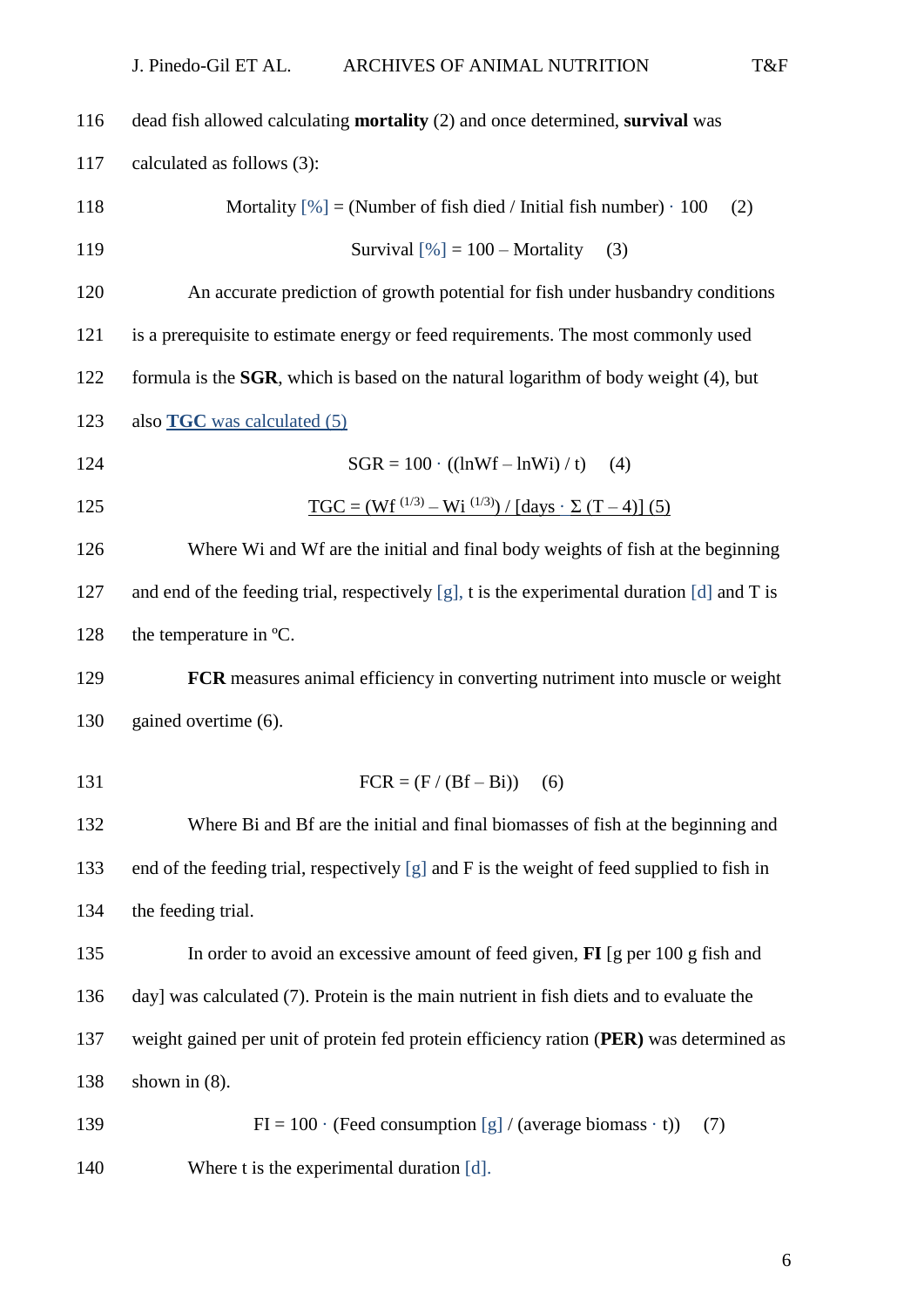| 141 | $PER = wet weight gain / protein intake$<br>(8)                                                     |
|-----|-----------------------------------------------------------------------------------------------------|
| 142 | Calculated biometric indexes were the CF based on the weight-length data to                         |
| 143 | evaluate fish population fitness (9); and <b>HSI</b> (10) and <b>VSI</b> (11) were used to evaluate |
| 144 | the nutritional status.                                                                             |
| 145 | $CF = 100 \cdot (Wf/L^3)$ (9)                                                                       |
| 146 | Where Wf is the final body weight of fish at the end of the feeding trial [g] and                   |
| 147 | L is the average body length of fish [cm].                                                          |
| 148 | $HSI = 100 \cdot (wet weight of the liver / Wf)$<br>(10)                                            |
| 149 | Where Wf is the final body weight of fish at the end of the feeding trial [g].                      |
| 150 | $VSI = 100 \cdot (wet visceral weight / Wf)$<br>(11)                                                |
| 151 | Where Wf is the final body weight of fish at the end of the feeding trial [g].                      |
| 152 | 2.2.2: Apparent digestibility coefficients (ADCs)                                                   |
| 153 | Digestibility studies were conducted simultaneously to the feeding trial. After fish were           |
| 154 | fed for a second time, tanks were completely cleaned and faeces were collected in a                 |
| 155 | settling column (Cho et al. 1982), which was emptied in the following morning at 8:00               |
| 156 | h. Wet faecal content was then collected and dried at 60 $\degree$ C for 48 h prior to analysis     |
| 157 | (CP, CL, and ash-insoluble ashes (AIA). Over the whole experimental period, samples                 |
| 158 | of faeces were collected from each tank $(n=3)$ .                                                   |
| 159 | The ADCs of protein, fat and carbohydrates in the diets tested were calculated                      |
| 160 | according to the following formula (12):                                                            |
| 161 | ADC $[\%] = 100 \cdot [100 - ((market in diet / marker in faces) \cdot (PN in faces / PN$           |
| 162 | in diet)]<br>(12)                                                                                   |
| 163 | Where PN is the percentage of nutrient.                                                             |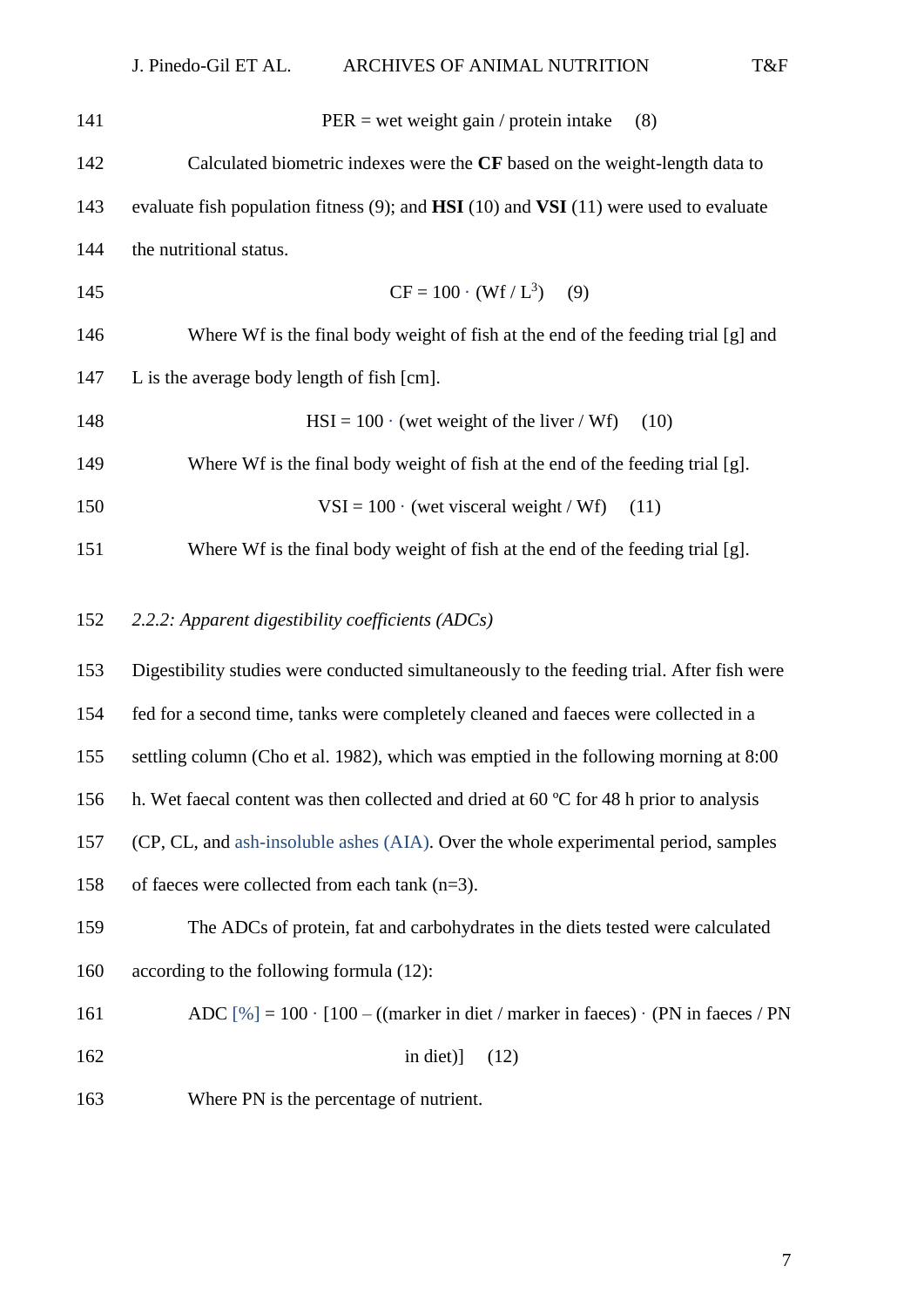# *2.3: Proximate composition analysis*

 Compositional analyses were performed to the raw material (red beet), the ingredient (betaine), the diet, the fish and faeces obtained during the assay, and the final fish product (flesh). These analyses were performed in accordance with AOAC (1990) 168 procedures: Dry matter (60 °C to constant weight), ash (incinerated at 550 °C to 169 constant weight), crude protein  $(N \cdot 6.25)$  and nitrogen was analysed by Dumas principle, TruSpec CN; Leco Corporation, St. Joseph, MI, USA) and crude lipid content using the Soxhlet extraction method. AIA was used as an indicator for the ADC, and was analyzed according to the method described by Atkinson et al. (1984) with some modifications. Briefly, 5 g of sample were ashed for 5 h at 550 ºC to ensure complete combustion of the organic material in the sample. The resulting ash was boiled until dryness in 75 ml of HCl (2 N) and boiled in other 75 ml HCl for 15 min. Samples were filtered hot through ashless filter paper and washed in boiling distilled water until the samples were neutralized. Finally, following Atkinson et al. (1984) method, samples 178 were ashed for 5 h at 550 °C. Betaine content on diets, faeces and fish flesh were analysed. Briefly, betaine and esters were extracted from the sample in a mixture of methanol and water. For total betaine determination, a part of the extract was saponified with a 2 M KOH solution, hydrolysing the betaine ester to free the betaine, which is 182 then quantified. The extract was further diluted and analysed on LC/MS  $ESI +$  ionization in which the quantification was based on the known isotopic marker internal 184 standard. The betaine content was expressed as mg/kg.

# *2.4: Quality markers of fish flesh and fish sampling*

Every 35-d intervals three fish per tank (n=3) were randomly taken for the

determination of quality parameters (water activity, colour, texture and sensory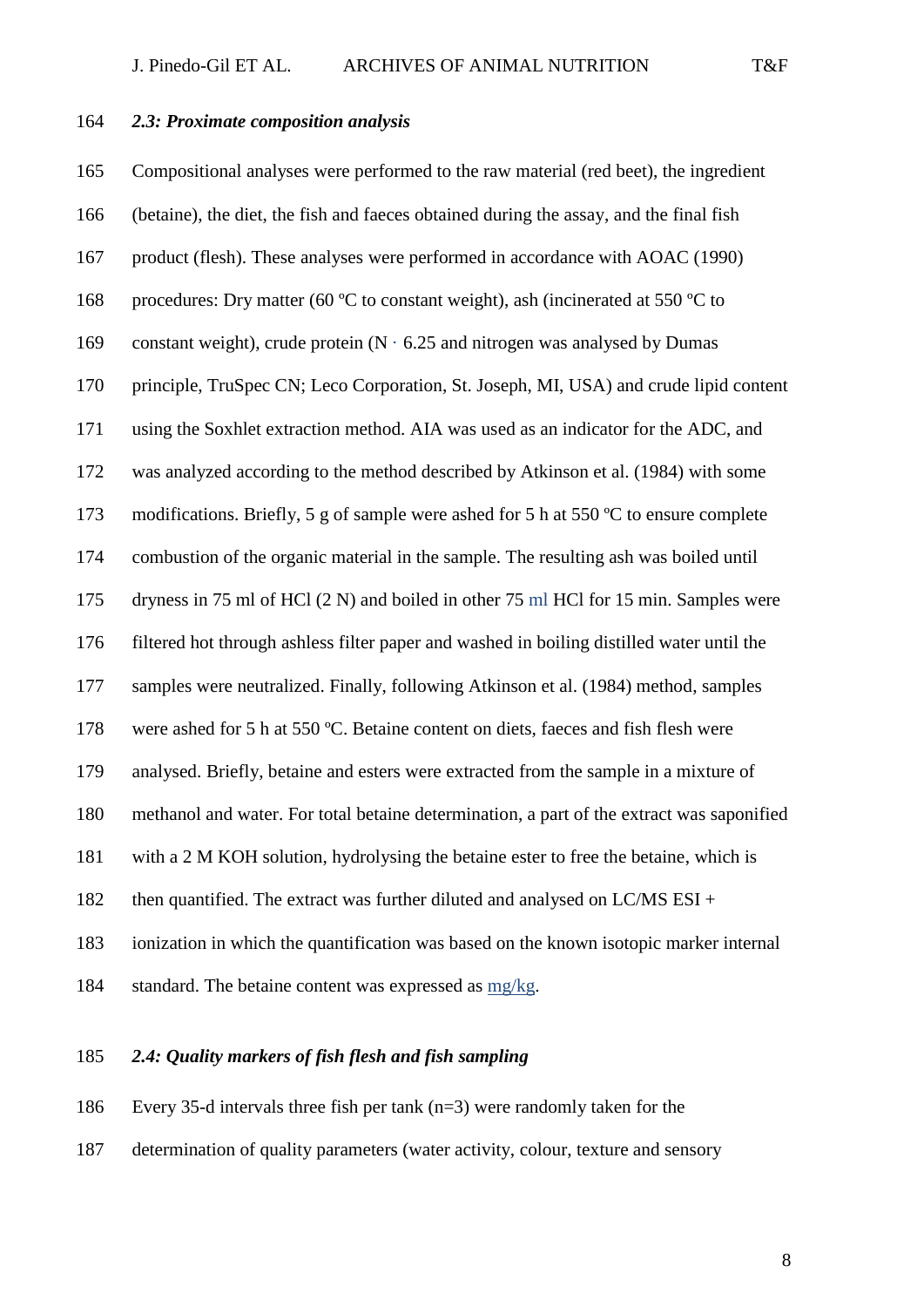analysis) until fish reached commercial weight (times of sampling: 0, 35, 70 and 105 d).

*2.4.1: Water activity (aw)*

- A<sup>w</sup> was measured using an Aqualab 4TE (Decagon Devices inc., Pullman, WA, USA).
- Six measurements were carried out in each flesh at three different locations (front,
- central and tail). The study was evaluated in three independent fish flesh (n=3).

*2.4.2: Colour*

The colour was measured using a colorimeter (Minolta CM-2002, Osaka, Japan) for the

195 evaluation of CIELAB parameters. The  $L^*$  value represents lightness and  $+a^*$ ,  $-a^*$  and

b\* values represent redness, greenness and yellowness, respectively. Six measurements

were taken directly over the muscle, randomly over skinless fish flesh. The study was

evaluated in three independent fish flesh (n=3). Hue (13) and Chroma (14) were

calculated using the following formulas for all experimental points:

$$
200 \qquad \qquad \text{Hue} = \arctan (b^* / a^*) \quad (13)
$$

201 Chroma =  $(a^{*2} + b^{*2})^{1/2}$  (14)

### *2.4.3: Texture analysis*

Texture was determined using a texture analyzer TA-XT2i (ANAME, Stable Micro

System, Vienna Court, Lammas Road, Godalming, Surrey, UK). A texture profile

analysis (TPA) was carried out using a penetration probe of 4 mm of diameter at speed

of 1 mm/s with a 5 mm distance; the instrument was equipped with a 25 kg load cell.

- The time delay between cycles was 5 s. Previous to analysis, samples were peeled
- manually and texture was analysed in the front, middle and tail parts. Fish flesh was
- evaluated in the same position, with the muscle fibres perpendicular to the test probe.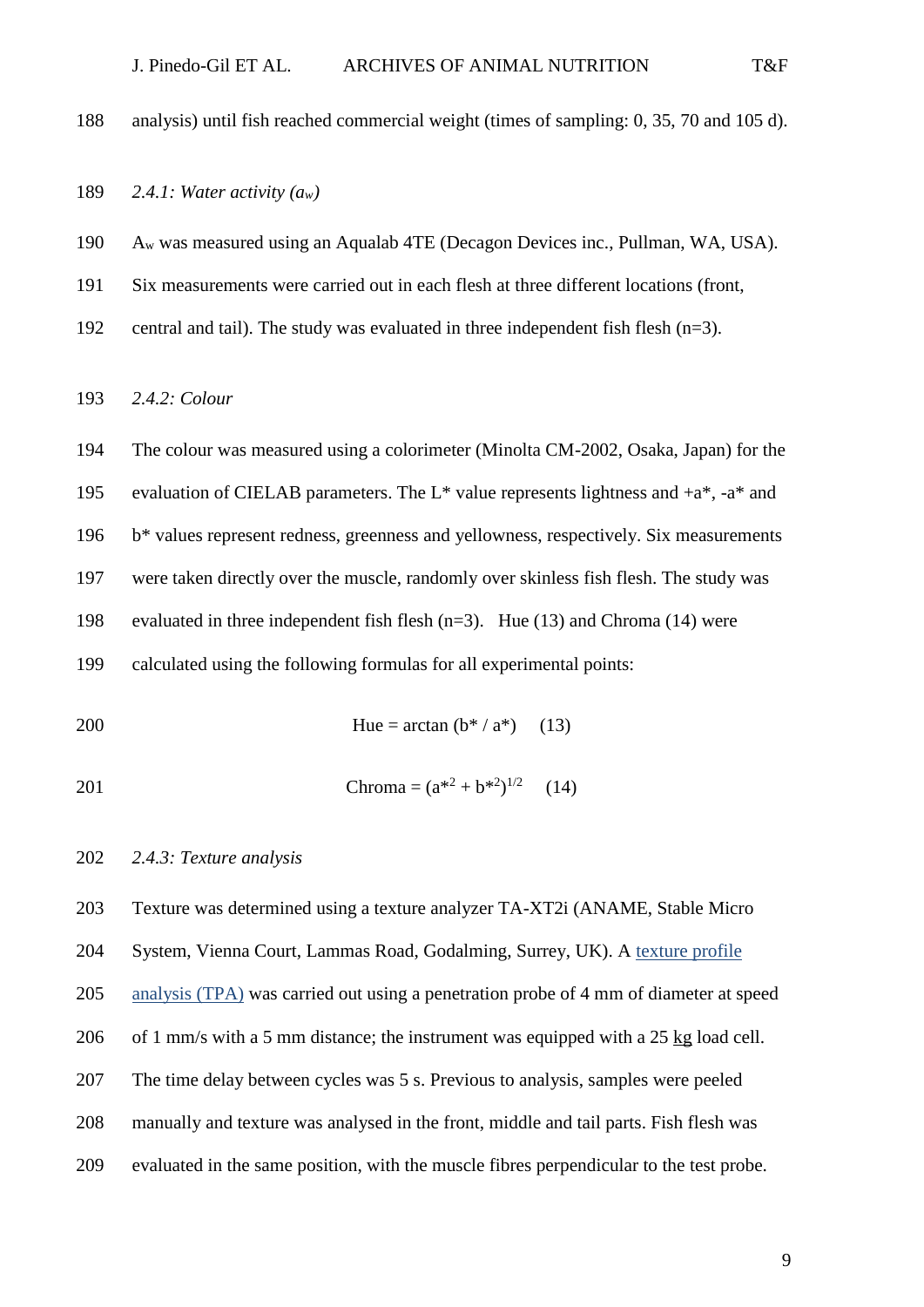The study was evaluated by triplicate in three independent samples of fish flesh per 211 treatment  $(n=3)$ .

 TPA curves were used to evaluate the **hardness** [g] (maximum force required to compress the sample), **cohesiveness** (capacity of the sample to deform before rupture (A2 / A1, where A1 is the total energy required for the first compression and A2 is the total energy required for the second compression)), **elasticity** [mm] (capacity of the sample to recover its original shape after deformation force ends) and **gumminess** [g] 217 (strength to disintegrate a sample to a constant state of swallowing (hardness  $\times$ cohesiveness)).

# *2.4.4: Thiobarbituric Acid Reactive Substances (TBARS)*

 TBARS as an indicator of lipid oxidation was evaluated using the methodology described by Vyncke (1975). Briefly, ten grams of samples were mixed with 30 ml of 222 7.5% TCA. The mixture was homogenized and centrifuged for 5 min at 4  $\degree$ C and 5570 x g, and then filtered with Whatman nº 1 filters (Prat Dumas, France). Five ml of the 224 filtrate were mixed with 5 ml 0.02 M TBA, incubated at 90°C in a water bath during 40 min; the reaction was measured at 530 nm (Fluostar® Omega, BMG labtech, Germany). Two fish were analysed per treatment during the entire experiment (n=6) and the results were expressed as µmol malonaldehide (MDA) per kg of fresh flesh produced.

### *2.4.5: Sensory analysis*

 All sensory analysis were performed according to ISO standards (ISO 2001, 2008) in a sensory room compliant with ISO 2007 by a panel of eight people (four male and four female aged between 25 and 50) with previous experience in sensory analysis of food products. Nonetheless, in order to train the panel with the sensory assessment of fish products and optimise the tables used for sensory evaluation, the panel were trained in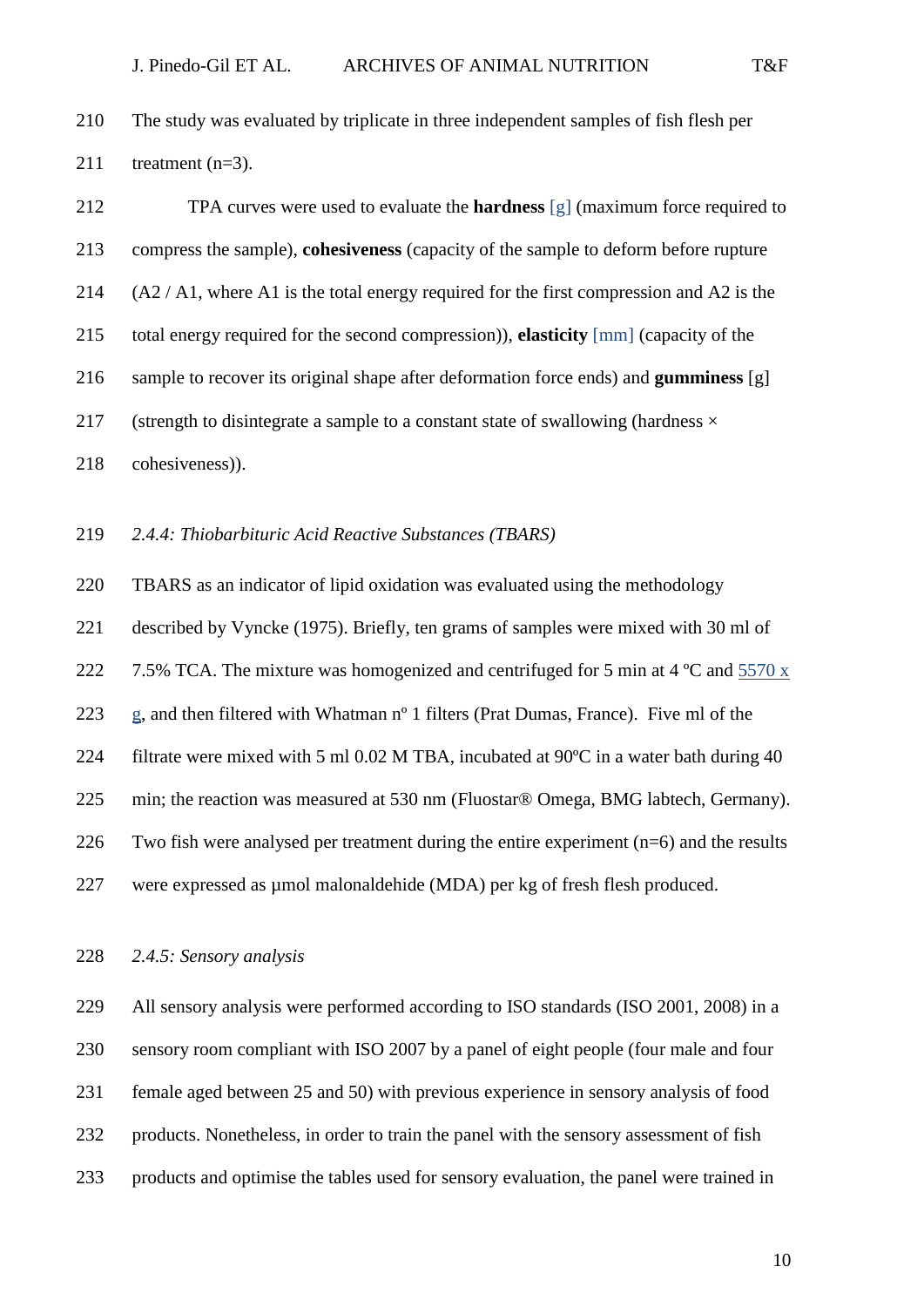the main characteristics necessary for the study.

| 235 | Sensory analysis comprised fresh whole fish and fish meat samples. Whole fish           |
|-----|-----------------------------------------------------------------------------------------|
| 236 | was evaluated using the quality index method (QIM) and fish flesh was analysed using    |
| 237 | a quality descriptive method (QDM). Panellists were trained to perform both analyses.   |
| 238 | QIM was assessed following the guideline of QIM Eurofish (Martinsdóttir et al., 2001).  |
| 239 | Freshness was evaluated by giving demerit points according to certain aspects           |
| 240 | associated with general appearance such as skin, stiffness, odour, gill pots colour and |
| 241 | odour, belly, and eyes brightness and shape. The trained judges scored ranked from 0-3  |
| 242 | for each attribute. The maximum score of 3 corresponded to the fish with the worst      |
| 243 | quality parameters values.                                                              |
| 244 | For the QDM, panellists were trained to discriminate colour, texture, odour and         |
| 245 | acceptability of fish flesh. A continuous non-structured scale (1-10) was used for      |
| 246 | evaluation. The left side of the scale corresponded to the lowest intensity (value 1:   |
| 247 | white, soft, fresh odour and acceptable sample) whereas the right side corresponded to  |
| 248 | the highest intensity (value 10: dark, hard, rancid odour and non-acceptable sample).   |
| 249 | Panellists evaluated one fish per treatment every 28 d during the experiment            |
| 250 | $(n=2)$ . Five samples, in pairs of whole fish and flesh of each treatment, were        |
| 251 | individually presented in porcelain dishes to each panellist. Samples were coded with   |
| 252 | random numbers and maintained at room temperature (RT) during evaluation.               |
|     |                                                                                         |

*2.5: Statistical analysis*

 The feeding trial was designed according to a factorial design with two red beet levels and two betaine levels. All data (rearing and quality parameters) were subjected to one- way ANOVA to determine the significance due to effects of dietary treatments, and two-way ANOVA to determine the significance due to levels of red beet, betaine or their interaction. Post Hoc was analysed by Tukey´s HSD test with statistical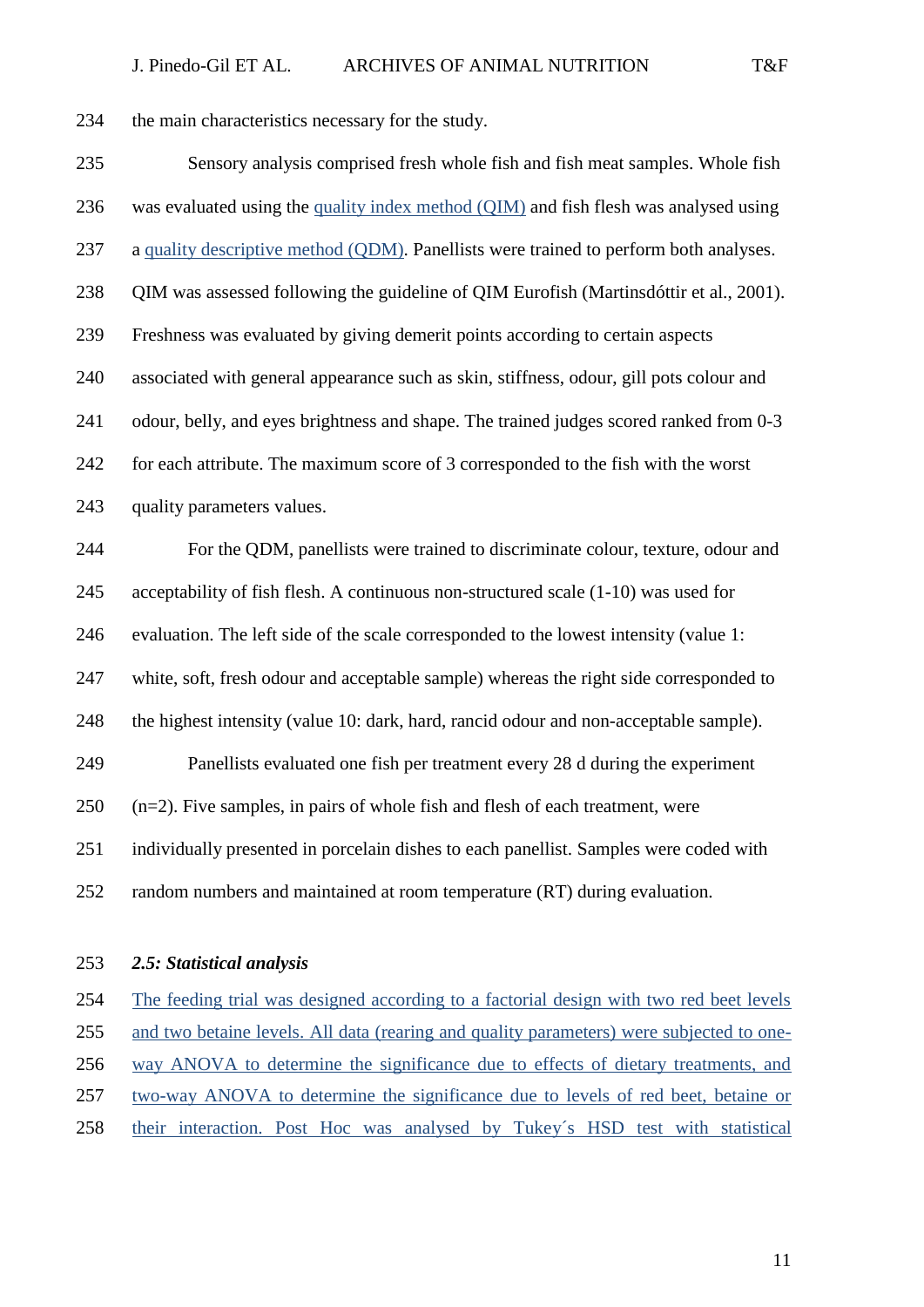significance determined at *p* > 0.05. All statistical analysis were carried out using

software SAS (SAS version 9, SAS Institute Inc., Cary, North Carolina, USA).

# *2.6: Ethical statement*

- The rainbow trout study complied with the European Union Council Directive
- 2010/63/UE, which provides the minimum standards for animal protection, and was
- also in accordance with the Spanish national legislation (Spanish Royal Decree
- 53/2013) based on animal protection in experimentation and other scientific practices
- and approved by the Animal Ethics Committee of Agro-Technological Institute of
- Castilla y León (Spain).
- Fish in tanks were checked on a daily basis. Every four weeks, fish were
- weighed individually and their health status was assessed by observation, after sedation
- with MS222 dissolved in water (MS222®; 200 mg/l) to minimize animal suffering.
- Animals were euthanized by excess of MS222 (300 mg/l) or with ice (when
- quality samples were taken) and then fish were dissected.

### **3: Results**

# *3.1: Diets*

- Table 1 shows the proximate composition of the different experimental diets. Diets were
- fish standard formulas in which the percentage of wheat was replaced by red beet. The
- whole-wheat portion substituted the highest red beet concentration; the other
- compounds were not modified.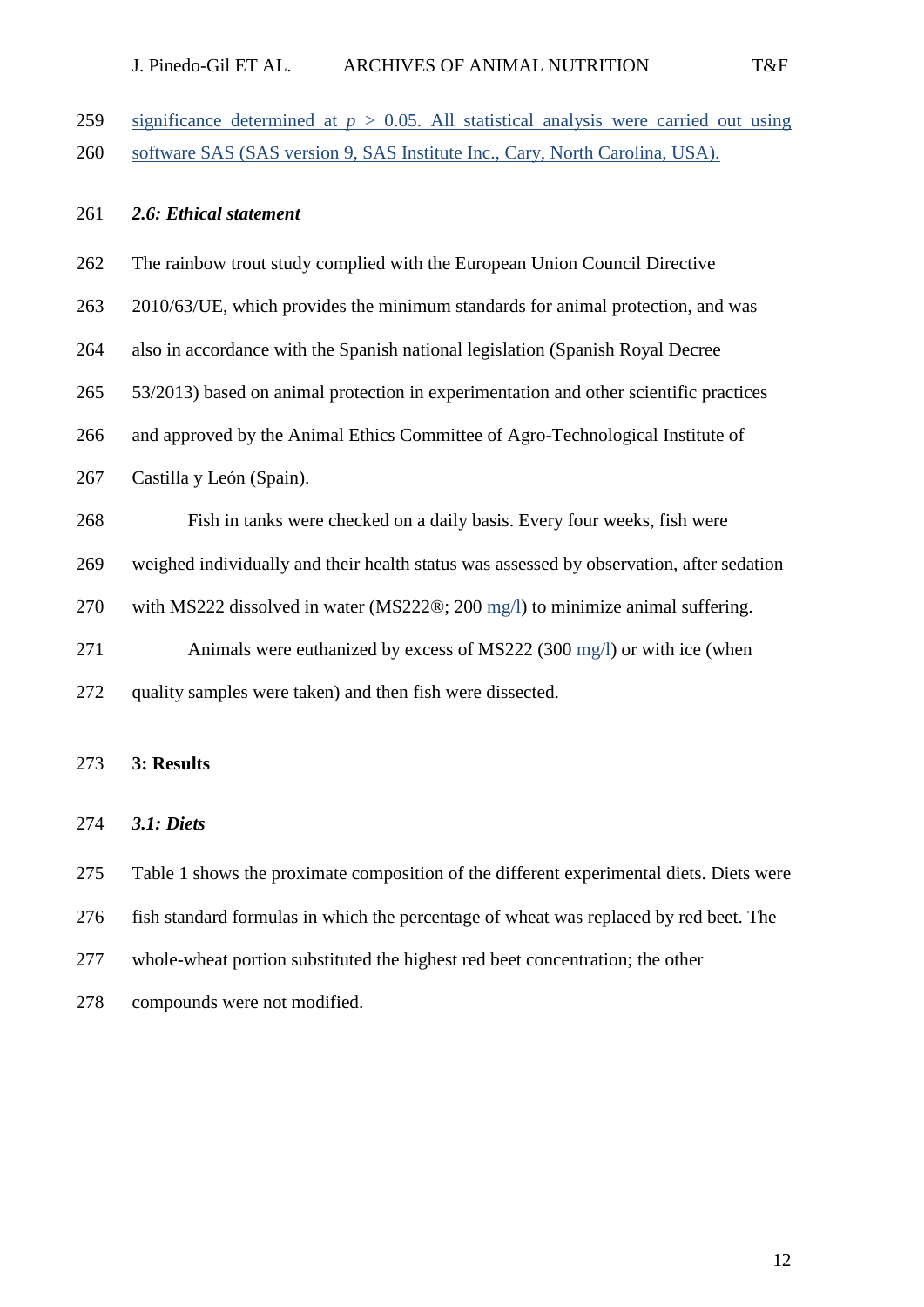# *3.2: Rearing markers*

# *3.2.1: Growth performance, biometric parameters, body composition and nutrient retention efficiencies*

282 The experiment started with an initial average fish weight of  $69 \pm 2.21$  g (mean  $\pm$  SD) and finished when fish reached commercial weight (175.27-250.72 g). Growth performance of rainbow trout fed with experimental diets is shown in Table 2. Results show that, at the end of 105 d, fish fed with red beet (RB1 and RB2) and betaine (B1 286 and B2) had a significant decrease  $(p < 0.05)$  on Wf and also on the SGR and TGC compared to control diets. When the interaction effect was studied, diet A did not show significant differences on growth performance in terms of Wf, SGR and TGC (*p >* 0.05) 289 with the control group, whereas diet C significantly reduced  $(p < 0.05)$  those parameters compared to the other treatments. No significant differences were observed on FI. Besides, compared to control diet showed a significant decrease on PER and changes in the FCR were only affected by the inclusion of red beet, following an opposite tendency from PER. Fish fed with diet A did not show significant differences with control diet, while diet C showed the worst values from a productive point of view for PER and FCR.

### 296 - TABLE 2 -

 CF, VSI and HSI were significantly affected by red beet (RB1 and RB2) and 298 betaine (B1 and B2) concentration (Table 3). CF decreased significantly ( $p < 0.05$ ) with the inclusion of both ingredients. On the contrary, the interactive effect (experimental diets) showed that fish fed with control and D diets had significantly higher CF values 301 than the other dietary treatments. VSI increased significantly  $(p < 0.05)$  with the inclusion of red beet (RB1 and RB2) and betaine (B1 and B2). Increasing levels of red 303 beet and betaine on the diet increased significantly  $(p < 0.05)$  VSI. Fish fed with diet D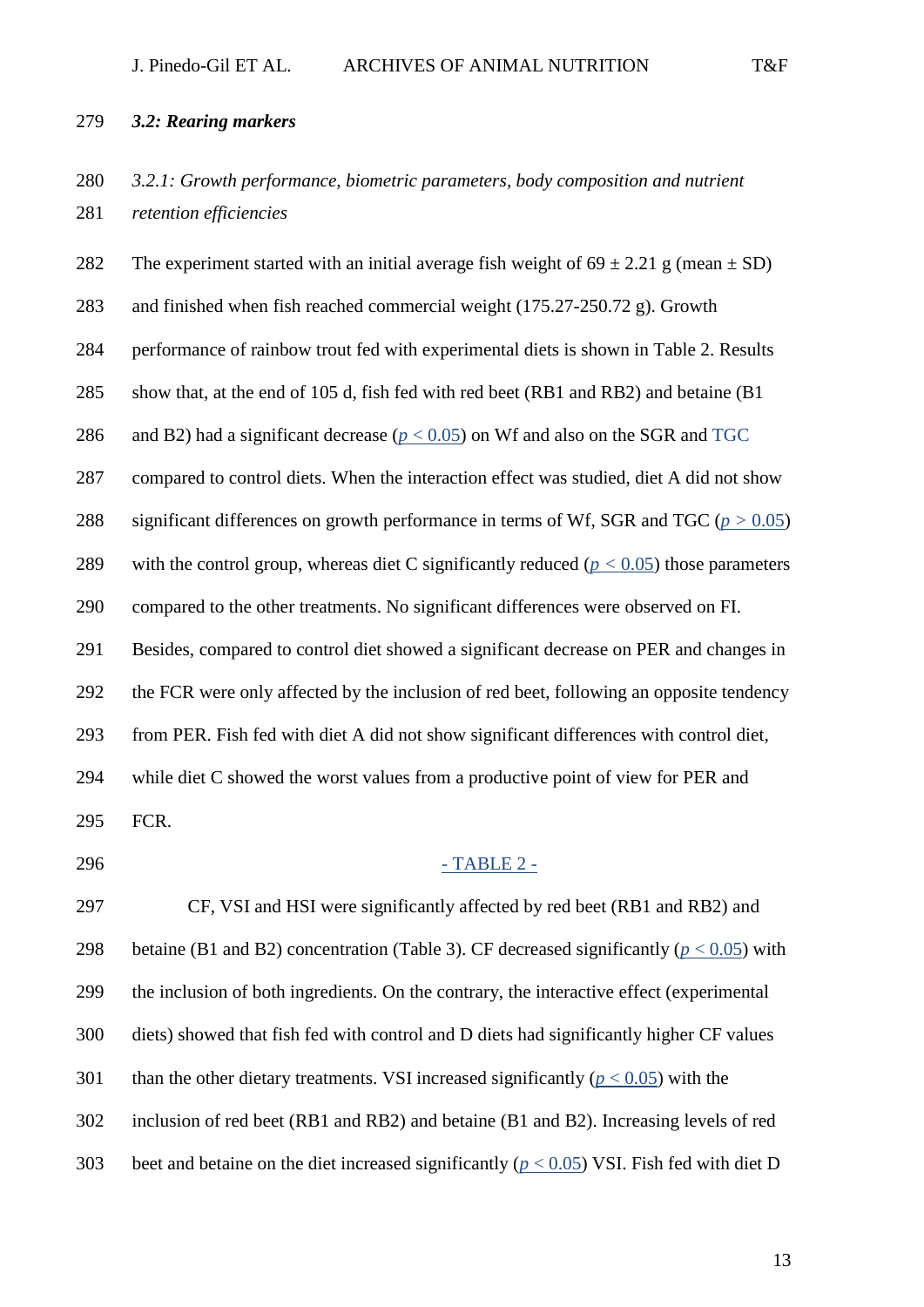did not show significant differences with control. On the other hand, HSI increased significantly with the inclusion of red beet, although this increase was only observed on fish fed with diet B1 and not in diets with higher betaine concentrations. The same

- effect was observed analysing the interactive effect (experimental diets).
- In the present study, whole body composition was not significantly affected by the diet (Table 3).
- 310 Feed retention efficiencies are shown in Table 3. A significant decrease ( $p \leq$ 0.05) on the protein retention efficiency (PIR , % digested) was observed with

increasing levels of red beet (RB1 and RB2) and betaine (B1 and B2) on the diet. Fat

retention efficiency (FIR, % intake and % digested) was not significantly affected by

the inclusion of red beet and betaine individually, only an insignificant tendency of

decreasing the values was observed. Compared to control diet, when the interaction was

316 studied, it was observed a significant decrease ( $p < 0.05$ ) on PIR and FIR (%intake and

%digested) with increasing red beet and betaine concentrations on the diet.

# 318 - TABLE 3 -

*3.2.2: Apparent digestibility coefficients (ADC)*

 The red beet and betaine concentration did not have any significant effect on the ADCprotein and ADCCHO. However, ADClipid was significantly affected by red beet concentration (RB1 and RB2). Increasing red beet levels on diets produced a decrease on ADClipid finding values ranging from 87.64% in RB2 diets to 92.36 % in control diets (Table 4).

### 325 - TABLE 4 -

### *3.3: Fish flesh proximate composition*

Results showed that red beet (RB1 and RB2) and betaine (B1 and B2) incorporated on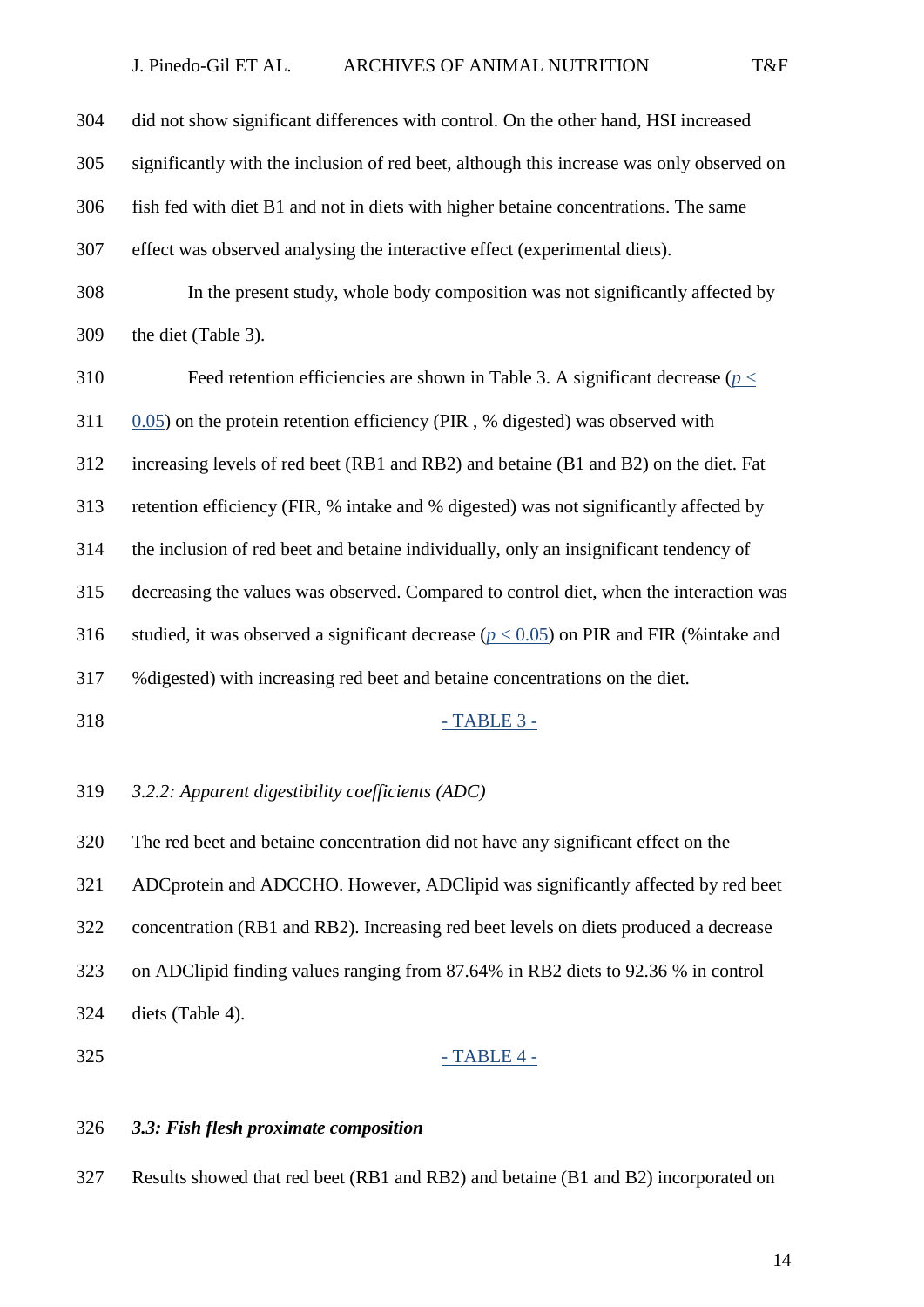| 328 | diets did not affect water and protein content of fish flesh. However, fat and ash              |
|-----|-------------------------------------------------------------------------------------------------|
| 329 | contents were significantly affected by the diets (Table 5). Fat content was significantly      |
| 330 | affected by red beet (RB1 and RB2) and by the experimental diets. The increase of red           |
| 331 | beet levels decreased significantly ( $p < 0.05$ ) the content of fat in fish flesh, while, the |
| 332 | incorporation of betaine produce a significant increment. The combination of both               |
| 333 | ingredients produced a decrease on fat content with increasing levels of red beet and           |
| 334 | betaine, showing the highest fat content in fish fed with diet A (6.36%). Ash content           |
| 335 | decreased significantly ( $p < 0.05$ ) with increasing levels of red beet and betaine.          |
| 336 | $-TABLE 5 -$                                                                                    |
| 337 | Regarding the betaine content in fish flesh, results showed that fish fed with                  |
| 338 | diets containing higher betaine concentration (B and D) presented higher values of              |
| 339 | betaine on flesh than those with lower concentration or control (Figure 1).                     |
| 340 | - FIGURE 1 -                                                                                    |
|     |                                                                                                 |

*3.4: Fish flesh quality markers*

*3.4.1: Water activity (aw)*

343 Figure 2 shows the  $a_w$  of fish fed with different experimental diets. The inclusion of the ingredients individually and collectively produced a significant decrease on the a<sub>w</sub> of fish flesh compared to control diet.

346 <u>- FIGURE 2 -</u>

*3.4.2: Colour*

The inclusion of red beet and betaine on diets was studied for CIELAB parameters. The

study showed L\* modification by the ingredients but those differences were attributed

to fish variability of the product rather than a diet effect. As it was expected, fish flesh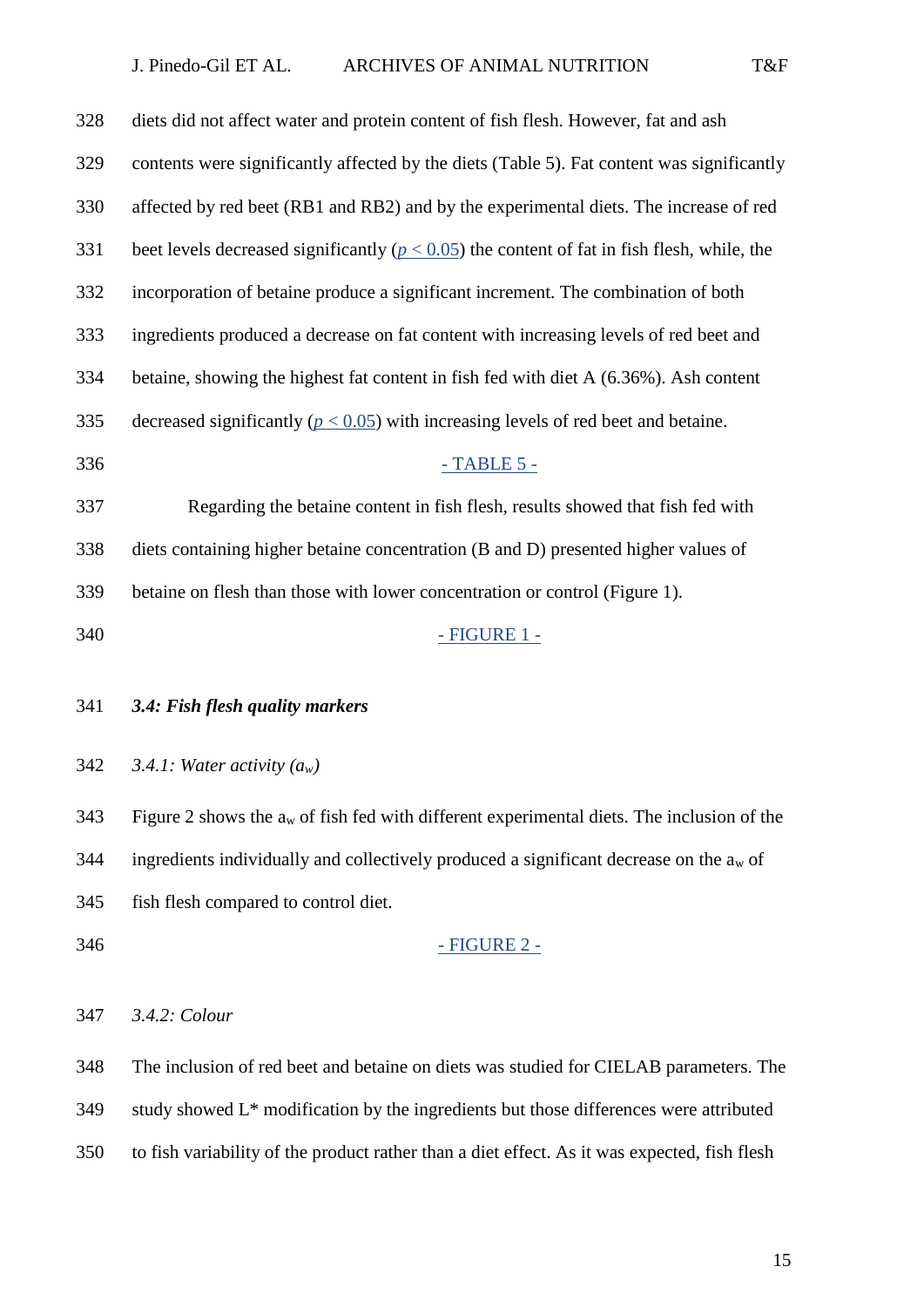| 351 | from fish fed with diets with the highest red beet and betaine concentration (D) showed   |
|-----|-------------------------------------------------------------------------------------------|
| 352 | higher redness values than samples from fish fed with lower red beet and betaine          |
| 353 | concentration and control (Figure 3). $B^*$ , hue and chroma values did not show          |
| 354 | significant effects between diets.                                                        |
| 355 | <u>- FIGURE 3 -</u>                                                                       |
|     |                                                                                           |
| 356 | 3.4.3: Texture                                                                            |
| 357 | Red beet and betaine concentration did not have a significant effect on textural          |
| 358 | parameters. Elasticity was the only parameter affected by the diets (Figure 4).           |
| 359 | Compared to control diet, a significant lower elasticity was observed in flesh from the   |
| 360 | fish that were fed with lower betaine concentrations (diets A and C).                     |
| 361 | <u>- FIGURE 4 -</u>                                                                       |
|     |                                                                                           |
| 362 | 3.4.4: Thiobarbituric Acid Reactive Substances (TBARS)                                    |
| 363 | At the end of the experimental growth period, fish fed with control diets and the highest |
| 364 | red beet and betaine concentrations (separately or together) had similar TBARS values     |
| 365 | (Figure 5), although the differences were not significant. It was observed a decrease     |
| 366 | when red beet and or betaine were included on the diet.                                   |
| 367 | <u>- FIGURE 5 -</u>                                                                       |
|     |                                                                                           |
| 368 | 3.4.5: Sensory analysis                                                                   |
| 369 | QIM was used for evaluating the sensory analysis of the whole fish. In all the            |
| 370 | parameters studied, at the end of the experimental growth period, only significant        |
| 371 | differences were found on odour and gills colour. Fish fed with the highest red beet and  |
| 372 | betaine concentration (D diets) showed higher rancid odour than the fish from the other   |

experimental diets (data not shown). Fish fed with control and D diets had similar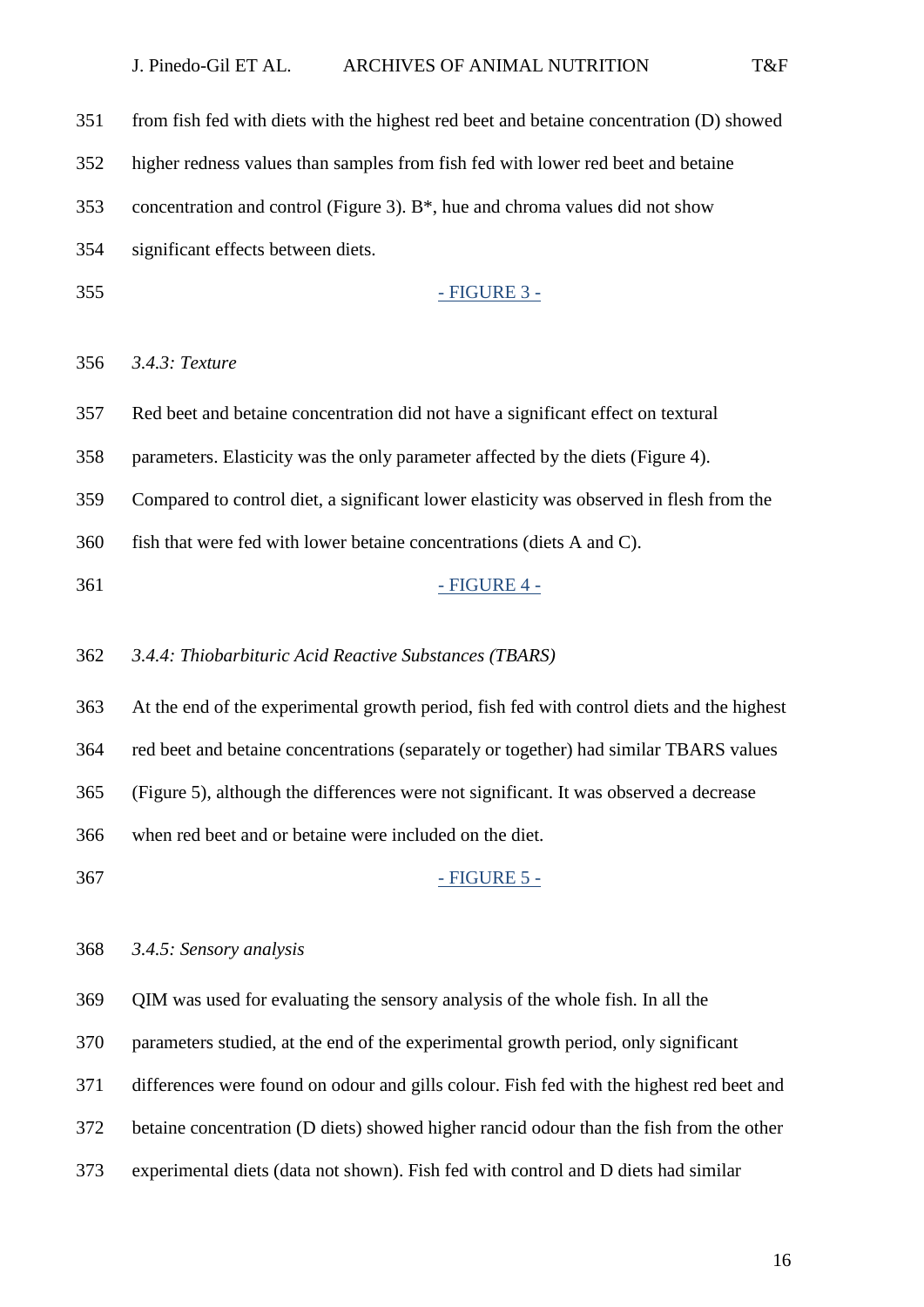values on gills colour, with the characteristic red colour, while fish fed with B and C diets presented pale gills (data not shown).

 On the other hand, QDM was evaluated in fish flesh. Only significant differences were observed on meat colour. The study showed an effect on colour modification by the ingredients, but those differences found were rather due to fish variability than a diet effect (data not shown).

### **4: Discussion**

 The inclusion of 14% of red beet and 0.9% of betaine did not affect growth, nutritive or biometric parameters, nor nutrient retentions compared to control, while higher red beet and betaine concentrations had a negative effect on growth and nutritive parameters. At the end of the experimental assay, the level of red beet and betaine separately, produced a significant decrease on Wf, SGR AND TGC, whereas fish fed with diet with 28% red beet and 0.9% betaine significantly reduced those parameters compared to the other dietary treatments. Betaine has been reported as a feeding stimulant to fish, inducing an increase of FI, and consequently, improving growth rate (Normandes et al. 2006, Tiril et al. 2008). However, in this study, the inclusion of betaine on rainbow trout diets did not show significant differences on FI and did not improve rainbow trout growth. Similar results were reported with other fish species such as Atlantic salmon (Duston 1993), sea bass and sea bream (García-Alcázar et al. 1994) or piauçu (Normandes et al. 2006) when they were fed with betaine on their diets. Additionally, compared to control diet, there was a significant decrease on PER and changes in FCR were only affected by the inclusion of red beet, following an opposite tendency from PER. These results may be due, in part, to the influence of some antinutritional components in red beet such as tannins or oxalates that reduced the growth and could lead to a poor FCR and PER (Shyamala and Jamuna 2010, Lawal et al. 2012, Focken et al. 2015, Nyonge 2015).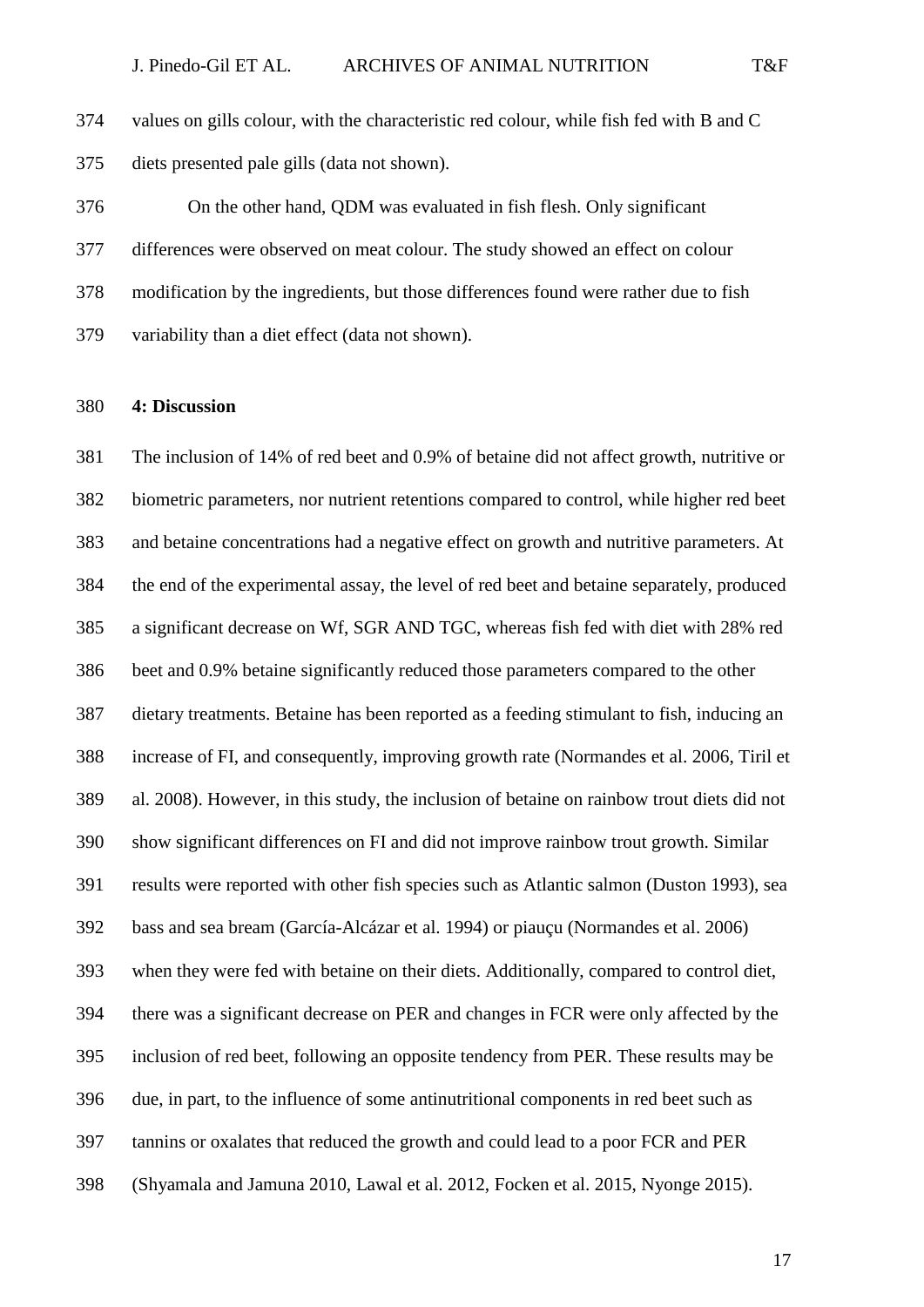However, for lower red beet and betaine concentrations, it seems to appear a positive interaction, presenting no differences with control diet.

 ADCs obtained on the present study indicated an adequate quality and efficiency for the different experimental diets. Digestibility values in carnivorous fish normally range 75-95% for protein and 85-95% for lipid (NRC, 1993); the obtained values were between those ranges (84.42-89.21% for protein and 87.53-92.49% for lipid). Red beet and betaine concentrations (separately and together) did not have significant effects on ADCprotein and ADCCHO. However, ADClipid was significantly modified by the red beet concentration: the inclusion of red beet on rainbow trout diets significantly decreased ADClipid. This decrease might be associated to the modification on the lipid and/or carbohydrate metabolism pathways; also could be attributed to the presence of oxalate and its ability to bind minerals in the intestine, reducing the digestibility of fat (Francis et al. 2001). Also, this effect could be related to the higher VSI and HSI found on those diets higher in red beet. It seems that the inclusion of red beet and betaine on rainbow trout diets increase visceral adipose tissue mass and decrease growth, as it has been observed on the growth performance parameters. Similar results were reported in other studies with other carbohydrate sources and fish species (Tan et al. 2006, Wu et al. 2007, Cui et al. 2010). These authors indicated that CHO not absorbed, those not used as an energy source, can be accumulated in the liver and transformed into lipids and glycogen which lead on a higher HSI. More studies should be carried out to clarify if the negative effects on HSI and VSI are attributable to the synthesis of lipids from the structure of polysaccharides in red beet.

 Whole body proximal composition was not significantly affected by the CHO source, which its in accordance with previous studies on sea bass (Enes et al. 2006), white sturgeon and hybrid tilapia (Lin et al. 1997) and for rainbow trout (Tekinay and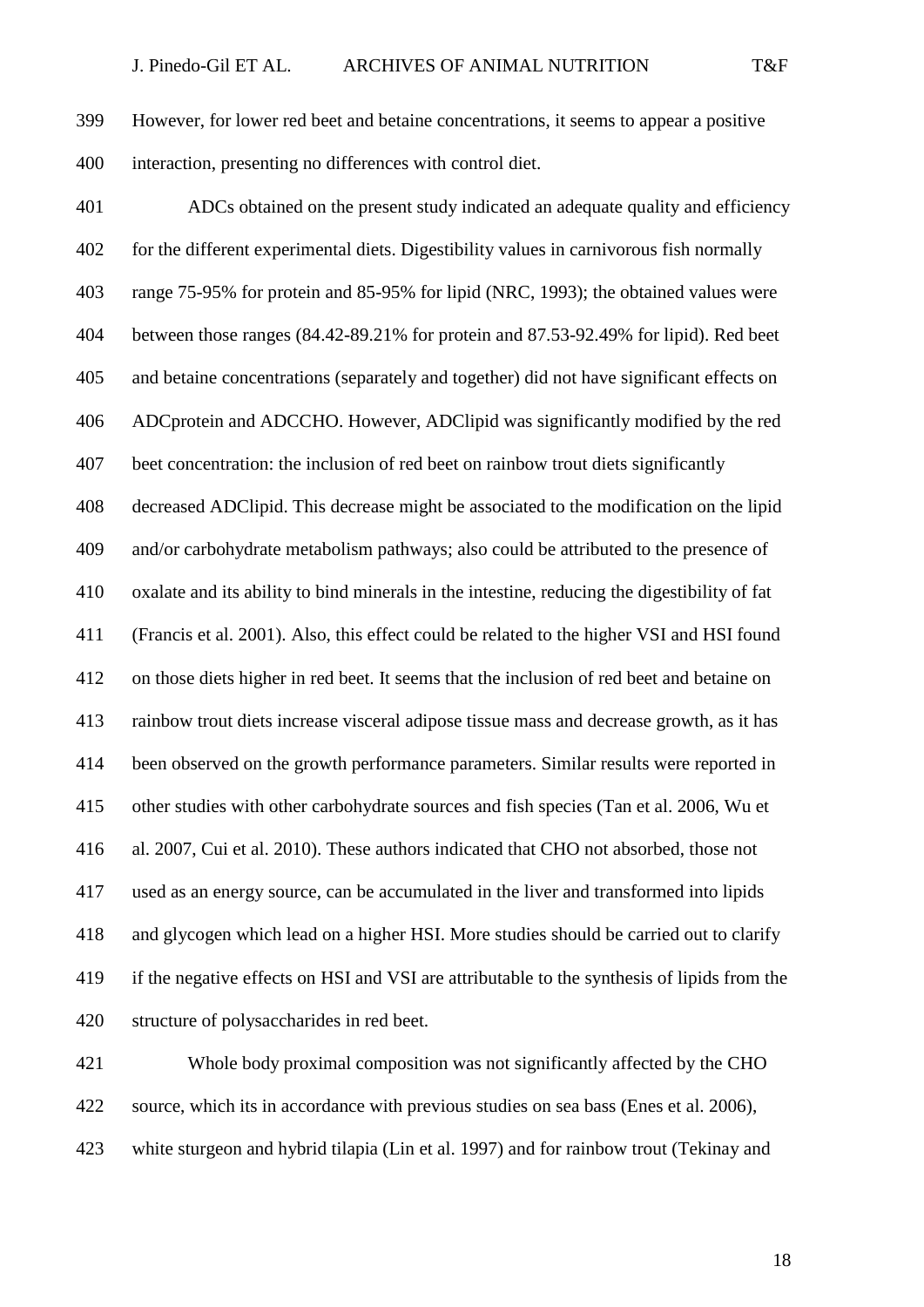Davies 2001). However, other authors have reported a significant effect of the CHO source on the whole body proximal composition (Tan et al. 2006, Wu et al. 2007). The inclusion of red beet and betaine on rainbow trout diets produced a significant decrease on PIR (% digested). These results obtained were in agreement with PER values, but were not in accordance with ADCprotein, in which there were no significant differences between diets. Compared to control diet, PIR and FIR (% intake and digested) significantly decreased with higher red beet and betaine concentrations. A low PIR and PER are explained by an inappropriate protein metabolism into muscle. This effect can be associated to several reasons, one of them is because of an incorrect CHO and lipid metabolism, which produces an accumulation of lipids on visceral pack and liver, while the protein is used as an energy source (Hemre et al. 2002, Cui et al. 2010, Kamalan et al. 2012).

 As it was expected, the inclusion of red beet and betaine in fish diets, increased betaine concentration in fish flesh compared to control diets. This is important from a bioactivity point of view of the product. Due to the high residual levels found on flesh from fish fed with red beet and betaine, the authors of the present study considered interesting to investigate the antioxidant properties that betaine can provide to the final product.

 With regard to red beet and betaine effects on flesh quality, it has been observed 443 that the inclusion of these ingredients produced a reduction of  $a_w$  compared to control diet. a<sup>w</sup> plays an important role on spoilage of fish (Ježek and Buchtová 2014). This is in agreement to the observed with the inclusion of other CHO sources, such as barley 446 (Pinedo et al. 2016). The reduction on  $a_w$  values would help to reduce lipid oxidation and microbial growth, with advantages in shelflife.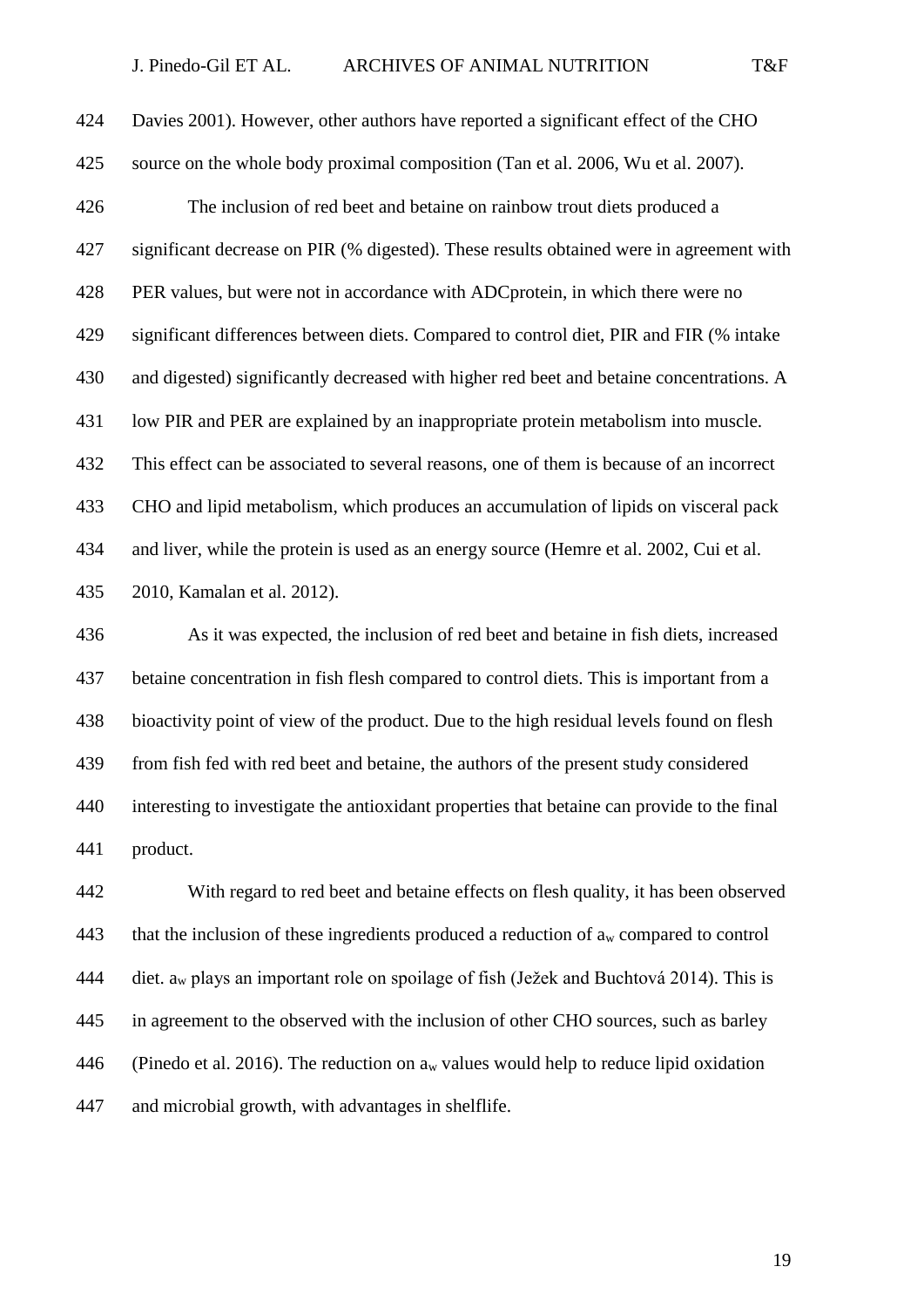When fish flesh colour was determined instrumentally, significant differences 449 were observed on  $a^*$  values, regarding the diet. As it was expected, redness  $(a^*$  values) of fish flesh, increased significantly with the inclusion of red beet and betaine, and fish fed with diets with 28% red beet and 1.63% betaine showed the reddest meat. The increase of redness at higher red beet and betaine concentrations can be associated to betaine pigment and betalains content (Stintzing et al. 2002, Zhong et al. 2005). Flesh from fish fed with this diet also presented the highest flesh betaine content, which could explain the increase of redness. These results were not consistent with the observations of panellist on the QDM analysis that were not able to perceive a flesh colour change. Lipid oxidation was evaluated as one of the most important indicators of quality. TBARS values did not show significant differences between flesh from fish fed with control diet and fish fed with red beet and betaine. However, although no significant

 differences were observed, the inclusion of both ingredients seems to reduce TBARS values (dose-dependent effect).

 Experimental diets did not have a significant effect on acceptability of fish flesh, but, surprisingly, during QIM analysis panellists detected that fish fed with diets with 28% red beet and 1.63% betaine presented a more rancid odour than fish fed with the other rest diets. These results were correlated with a loss of freshness in these fish.

### **5: Conclusions**

### The inclusion of 14% of red beet and 0.9% of betaine on rainbow trout diets had not a

- negative effect on rearing parameters compared to control diet, however, it enhanced
- the quality of the final product. In addition, it was expected a potential beneficial effect
- associated with betaine, which was present on red beet. Betaine content on flesh from
- fish fed control diet was < 2 mg/kg and it increased to values ranging from 3240 to
- 5310 mg/kg when red beet and betaine were present on the diet. For this reason, further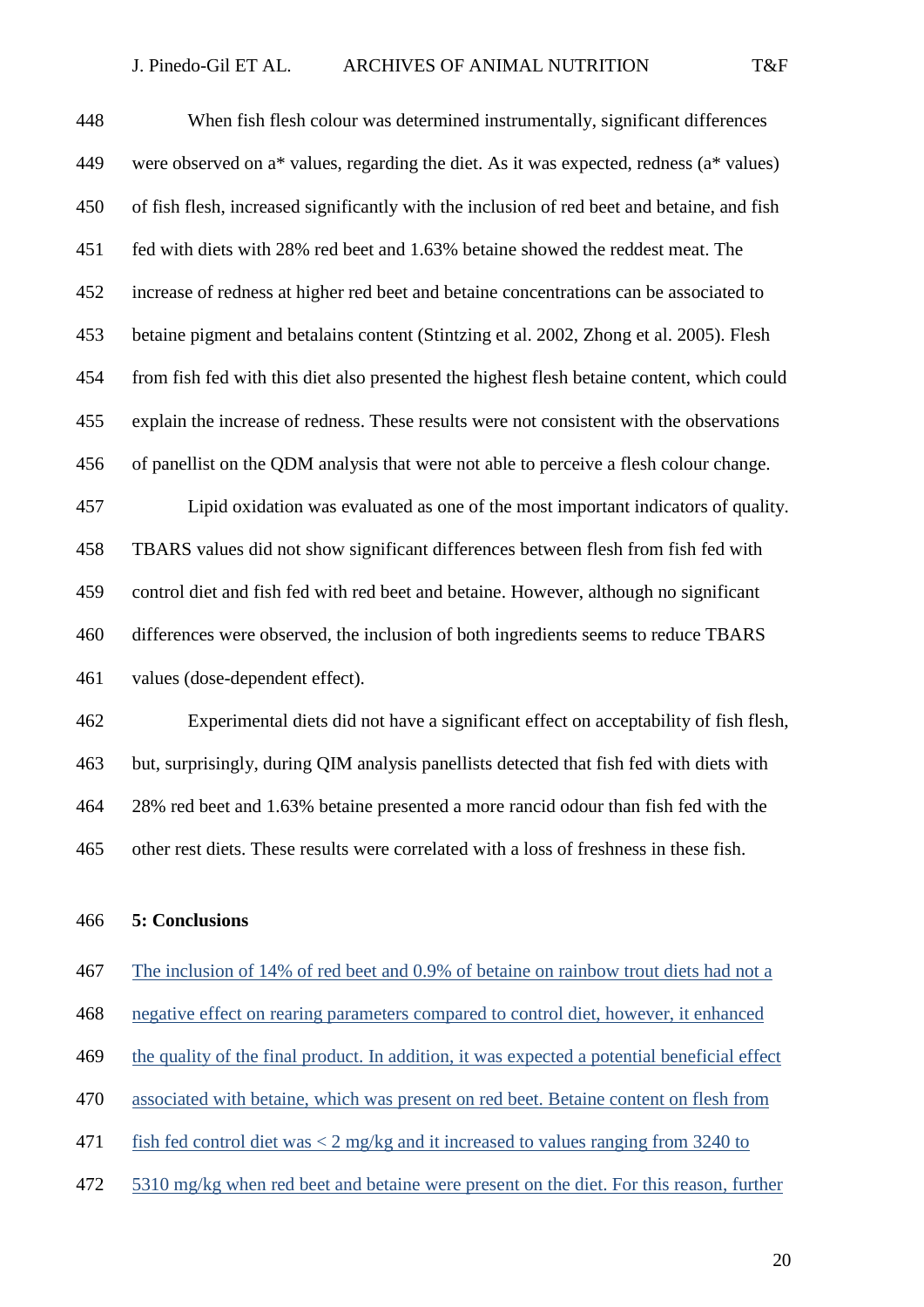- studies would be necessary to verify if this ingredient enhances the nutritional and
- healthy (antioxidant) value of rainbow trout flesh.

# **6: Acknowledgements**

- This work has been co-funded with FEDER and INIA funds. Julia Pinedo has been
- granted with the FPI-INIA grant number 21 [call 2012, BOE-2012-13337].

### **7: References**

- AOAC, Association of Official Analytical Chemists. 1990. Official Methods of
- Analysis, 15th ed. Association of Official Analytical Chemists, Arlington, VA,
- USA. 1298 p.
- Atkinson JL, Hilton JW, Slinger SJ. 1984. Evaluation of acid-insoluble ash as an
- indicator of feed digestibility in rainbow trout (*Salmo gairdneri*). Can J Fish
- Aquat Sci. 41:1384-1386.
- Cho CY, Slinger SJ, Bayley HS. 1982. Bioenergetics of salmonid fishes: energy intake,
- expenditure and productivity. Comp Biochem Physiol. 73B:25-41.
- Cui XJ, Zhou QC, Liang HO, Yang J, Zhao LM. 2010. Effects of dietary carbohydrate
- sources on the growth performance and hepatic carbohydrate metabolic enzyme
- activities of juvenile cobia (*Rachycentron canadum* Linnaeus.). Aquac Res.
- 42:99-107.
- Duston J. 1993. Effects of dietary betaine and sodium chloride on seawater adaptation
- in Atlantic salmon parr (*Salmo salar* L.). Comp Biochem Phys A. 105:673-677.
- Enes P, Panserat S, Kaushik S, Oliva-Teles A. 2006. Effect of normal and waxy maize
- starch on growth, food utilization and hepatic glucose metabolism in European
- sea bass (*Dicentrarchus labrax*) juveniles. Com Biochem Phys A. 143:89-96.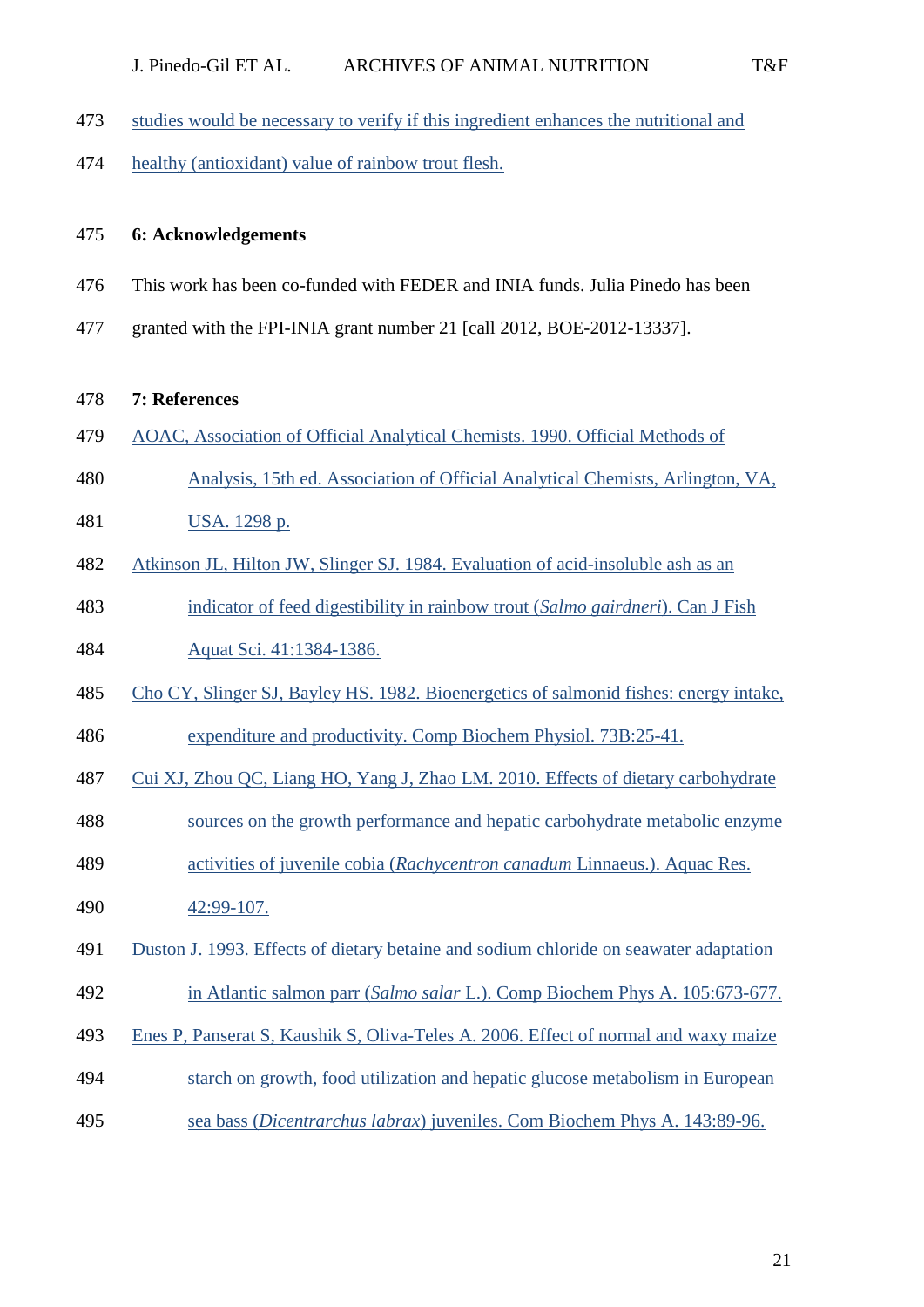- Focken U, Krome C, Jauncey K. 2015. Do oxalated from plant-based aquafeed impede
- growth of common carp *Cyprinus carpio*?. VII International Conference "Water & Fish" – ZbornikPredavanja 49-55.

- Francis G, Makkar HPS, Becker K. 2001. Antinutritional factors present in plant-
- derived alternate fish feed ingredients and their effects in fish. Aquaculture.
- 199:197-227.
- Ganessan B, Anandan R, Lakshmanan PT. 2011. Studies on the protective effects of
- betaine against oxidative damage during experimentally induced restraint stress
- in Wistar albino rats. Cell Stress Chaperon. 16:641-652.
- García-Alcázar A, Abellan E, Dehesa MR, Arizcun M, Delgado J, Ortega A. 1994.
- Pregrowout and growout for sea bream (*Sparus aurata* L.) and sea bass
- (*Dicentrarchus labrax* L.) with different fat/protein ratios. Boletín Instituto
- Español de Oceanografía. 10:191-201.
- Gaylord TG, Barrows FT, Rawles SD, Liu K, Bregitzer P, Hang A, Obert DE, Morris C.
- 2009. Apparent digestibility of nutrients and energy in extruded diets from
- cultivars of barley and wheat selected for nutritional quality in rainbow trout
- *Oncorhynchus mykiss*. Aquac Nutr. 15:306-312.
- Han J, Gao C, Yang S, Wang J, Tan D. 2014. Betanin attenuated carbon tetrachloride
- (CCl4)-induced liver injury in common carp (*Cyprinus carpio* L.). Fish Physiol Biochem. 40:865-874.
- Hemre GI, Mommsen TP, Krogdahl Å. 2002. Carbohydrates in fish nutrition: effects on
- growth, glucose metabolism and hepatic enzymes. Aquac Nutr. 8:175-194.
- ISO 8586-1:2001. 2001. Sensory analysis General guidance for the selection, training
- and monitoring of assessors Part 1: Selected assessors (International
- Organization for Standardization).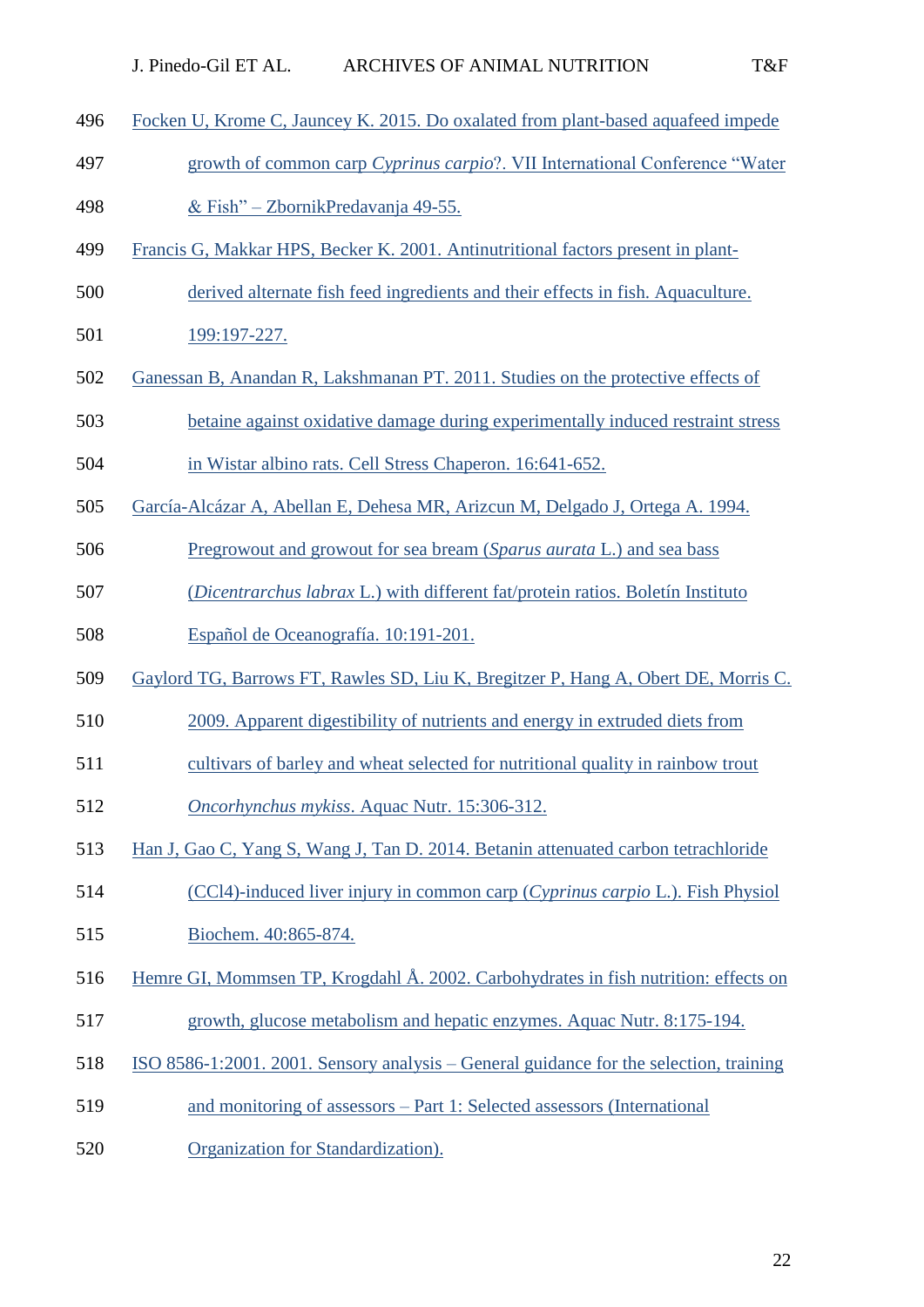- and monitoring of assessors Part 2: Expert sensory assessors (International
- Organization for Standardization).
- ISO 8589: 2007. 2007. Sensory analysis General guidance for the design of test rooms
- (International Organization for Standardization).
- Ježek F, Buchtová H. 2014. The effect of vacuum packaging on physicochemical
- changes in rainbow trout (*Oncorhynchus mykiss*) during cold storage. Acta Vet Brno. 83:S51-S58.
- Kamalan BS, Medale F, Kaushik S, Polakof S, Skiba-Cassy S, Panserat S. 2012.
- Regulation of metabolism by dietary carbohydrates in two lines of rainbow trout
- divergently selected for muscle fat content. J Exp Biol. 215:2567-2578.
- Lawal MO, Aderolu AZ, Ajayi JA, Soyinka OO. 2012. Dietary effects of yam peels on
- the growth and hematology of *Clarias gariepinus* (Burchell, 1822) juveniles.
- The Zoologist. 10:13-17.
- Lim LS, Chor WK, Tuzan AD, Shapawi R, Kawamura G. 2016. Betaine is a geed
- enhancer for juvenile grouper (*Epinephelus fuscoguttatus*) as determined
- behaviourally. J Appl Anim Res. 44:415-418.
- Lin JH, Cui Y, Hung SSO, Shiau SY. 1997. Effect of feeding strategy and carbohydrate
- source on carbohydrate utilization by white sturgeon (*Acipenser transmontanus*)
- and hybrid tilapia (*Oreochromis niloticus* X *O. aureus*). Aquaculture. 148:201-
- 211.
- Martinsdóttir E, Sveinsdóttir K, Luten J, Schelvis-Smit R, Hyldig G. 2001. La
- evaluación sensorial de la frescura del pescado. Manual de referencia para el
- sector pesquero. Icelandic Fisheries Laboratories. Available at: QIM Eurofish.
- URL http:// qim-eurofish.com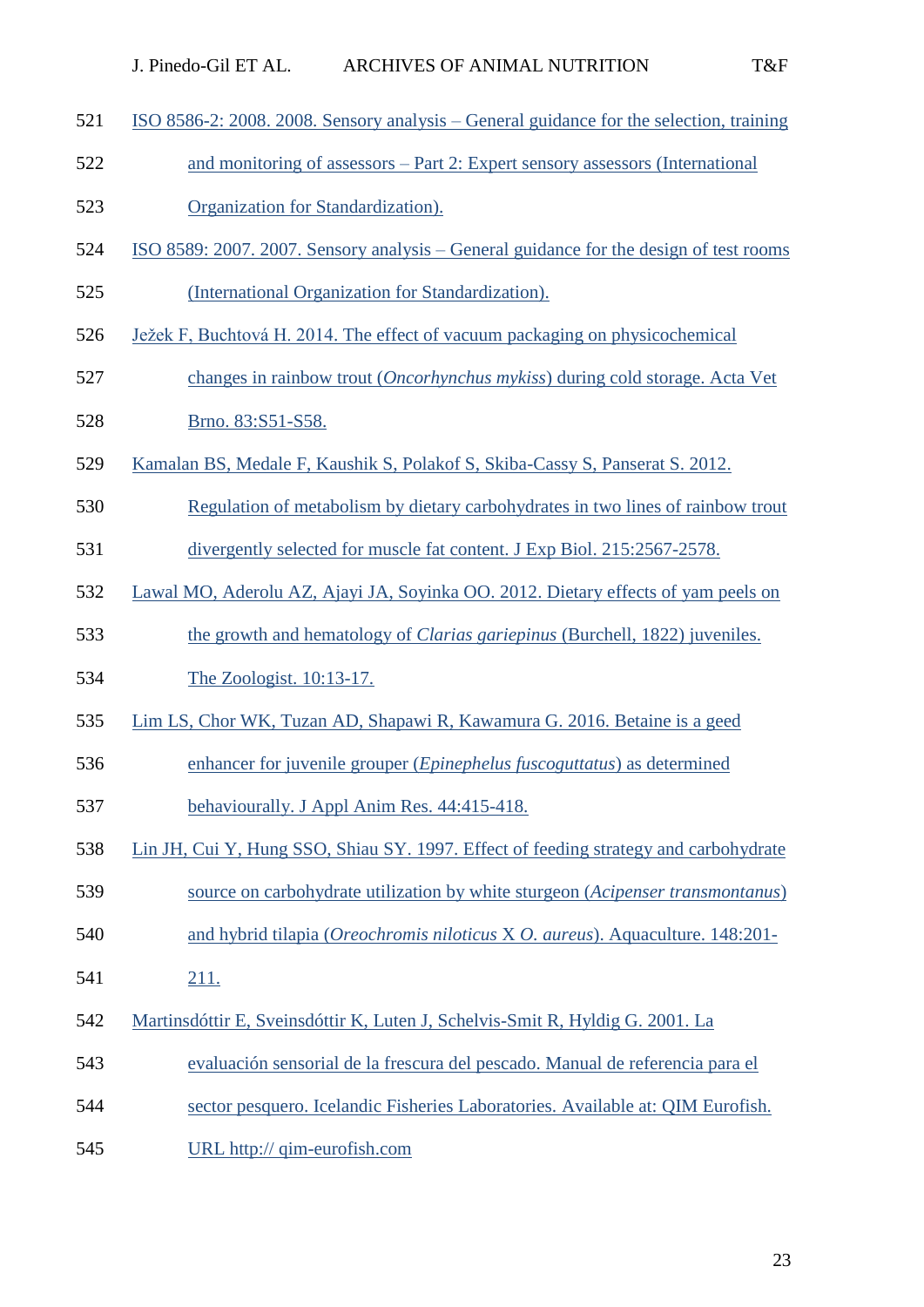Normandes EB, Barreto RE, Carvalho RF, Delicio HC. 2006. Effects of betaine on the

| 547 | growth of the fish Piauçu, Leporinus macrocephalus. Braz Arch Biol Techn.                |
|-----|------------------------------------------------------------------------------------------|
| 548 | 49:757-762.                                                                              |
| 549 | NRC. 1993. Nutrient Requirements of Fish. National Research Council, National            |
| 550 | Academy Press. Washington D.C. p. 114.                                                   |
| 551 | Oliva-Teles A, Enes P, Peres H. 2015. 8 – replacing fishmeal and fish oil in industrial  |
| 552 | aquafeeds for carnivorous fish. In: Davis D.A. (Ed.), Feed and Feeding Practices         |
| 553 | in Aquaculture. Woodhead Publishing, Oxford, p. 203-233.                                 |
| 554 | Pinedo-Gil J, Tomás-Vidal A, Larrán-García AM, Tomás C, Jover-Cerdá M, Sanz-             |
| 555 | Calvo M, Martín-Diana AB. 2016. Enhancement of quality of rainbow trout                  |
| 556 | ( <i>Oncorhynchus mykiss</i> ) flesh incorporing barley on diet without negative effect  |
| 557 | on rearing parameters. Aquacult Int. DOI: 10.1007/s10499-016-0091-0.                     |
| 558 | Sealey WM, Barrows FT, Hang A, Johansen KA, Overturf K, LaPatra SE, Hardy RW.            |
| 559 | 2008. Evaluation of the ability of barley genotypes containing different amounts         |
| 560 | $\frac{1}{2}$ of $\beta$ -glucan to alter growth and disease resistance of rainbow trout |
| 561 | Oncorhynchus mykiss. Anim Feed Sci Tech. 141:115-128.                                    |
| 562 | Shyamala BN, Jamuna P. 2010. Nutritional content and antioxidant properties of pulp      |
| 563 | waste from Daucus carota and Beta vulgaris. Mal J Nutr. 16:397-408.                      |
| 564 | Stintzing FC, Schieber A, Carle R. 2002. Betacyanins in fruits of red-purple pitaya,     |
| 565 | Hylocereus polyrizus (Weber) Britton & Rose. Food Chem. 77:101-106.                      |
| 566 | Tan Q, Xie S, Zhu X, Lei W, Yang Y. 2006. Effect of dietary carbohydrates sources on     |
| 567 | growth performance and utilization for gibel carp (Carassius auratus gibelio)            |
| 568 | and Chinese longsnout catfish <i>(Leiocassis longirostris</i> Günther). Aquacult Nutr.   |
| 569 | $12:61-70.$                                                                              |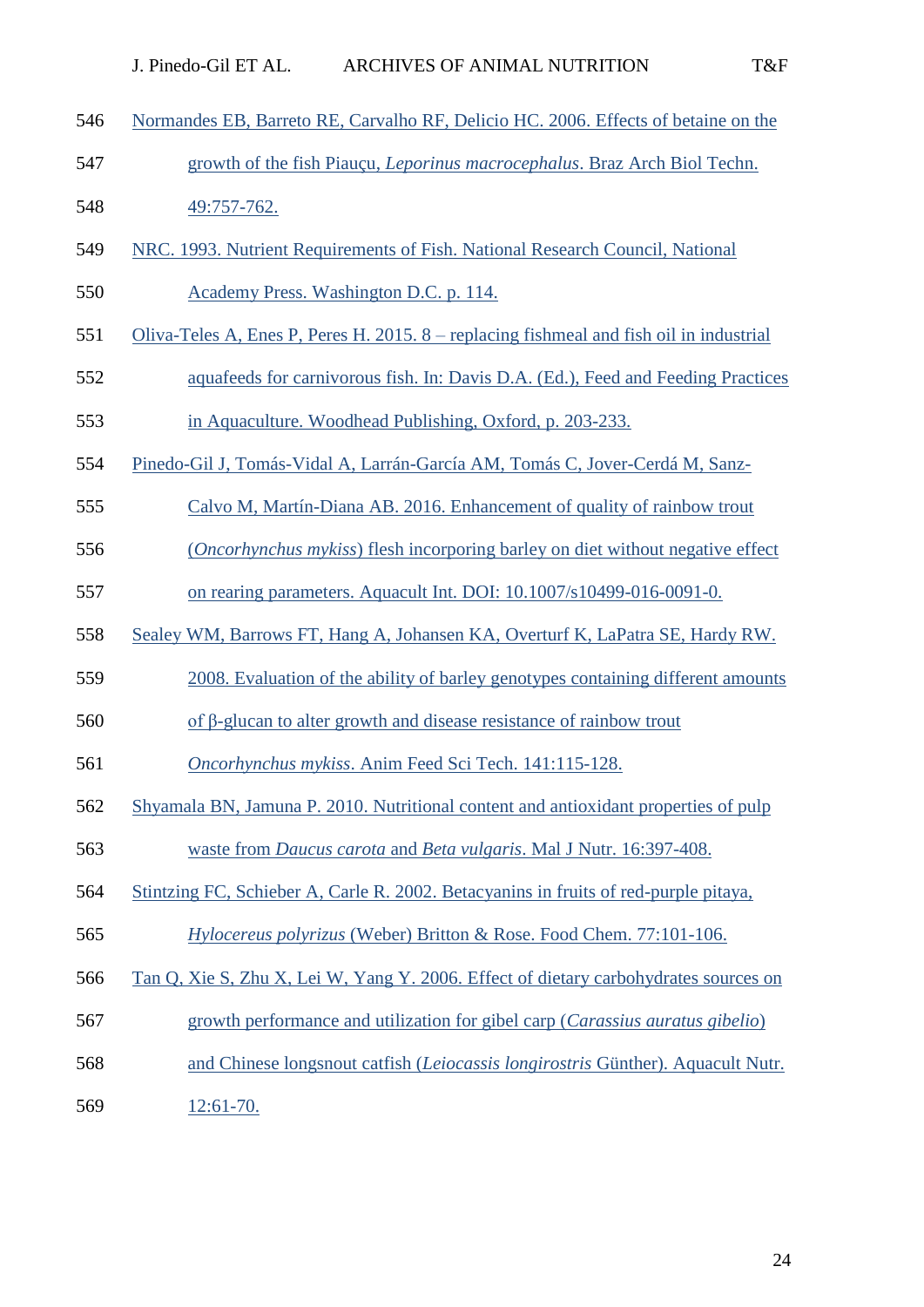- 570 Tekinay AA, Davies SJ. 2001. Carbohydrate level influencing feed intake, nutrient
- 571 utilization and plasma glucose concentration in the rainbow trout, *Oncorhynchus*
- 572 *mykiss*. Turk J Vet Anim Sci. 25:657-666.
- 573 Tiril SU, Alagil F, Yagci BF, Aral O. 2008. Effects of betaine supplementation in plant
- 574 protein based diets on feed intake and growth performance in rainbow trout
- 575 (*Oncorhynchus mykiss*). Isr J Aquacult-Bamid. 60:57-64.
- 576 Vyncke W. 1975. Evaluation of the direct thiobarbituric acid extraction method for
- 577 determining oxidative rancidity in mackerel (*Scomber scombrus* L.). Fette,
- 578 Seifen, Anstrichmittel. 77:239-240.
- 579 Wu XY, Liu YJ, Tian LX, Mai KS, Yang HJ. 2007. Utilization of several different
- 580 carbohydrate sources by juvenile yellowfin seabream (*Sparus latus*). J Fish
- 581 China 31(4): 463-471.
- 582 Zhong YC, Sun M, Corke H. 2005. Characterization and application of betalain
- 583 pigments from plants of Amaranthaceae. Trends Food Sci Tech. 16:370-376.
- 584 Table 1. Formulation and proximate composition of the experimental diets.

|                                                  |                | Diets* |       |             |          |
|--------------------------------------------------|----------------|--------|-------|-------------|----------|
|                                                  | <b>CONTROL</b> | A      | B     | $\mathbf C$ | D        |
| Ingredients $[g/kg]$ - international feed number |                |        |       |             |          |
| Fish meal                                        | 222            | 222    | 222   | 222         | 222      |
| Wheat                                            | 338            | 168    | 160   | $\theta$    | $\Omega$ |
| <b>Red Beet</b>                                  | 0              | 140    | 140   | 280         | 280      |
| Natural betain                                   | $\overline{0}$ | 23     | 48    | 20          | 45       |
| Wheat gluten                                     | 170            | 175    | 160   | 201         | 189      |
| Meat meal                                        | 103            | 103    | 101   | 105         | 92       |
| Soybean oil                                      | 91             | 93     | 93    | 96          | 96       |
| Fish oil                                         | 45             | 45     | 45    | 45          | 45       |
| Maltodextrin                                     | 11             | 11     | 11    | 11          | 11       |
| Multivitamin and mineral mix <sup>1</sup>        | 20             | 20     | 20    | 20          | 20       |
| Analyzed composition $[%$ dry matter]            |                |        |       |             |          |
| Dry matter                                       | 95.00          | 96.50  | 96.10 | 94.70       | 94.40    |
| Crude Protein (% CP)                             | 38.30          | 40.60  | 41.10 | 39.90       | 41.20    |
| Crude Fat (% CF)                                 | 17.60          | 17.40  | 19.50 | 17.30       | 16.80    |
| Ash $(\%)$                                       | 8.20           | 8.60   | 8.20  | 7.90        | 8.20     |
| Betain $(\%)$                                    | 0.00           | 0.90   | 1.63  | 0.90        | 1.63     |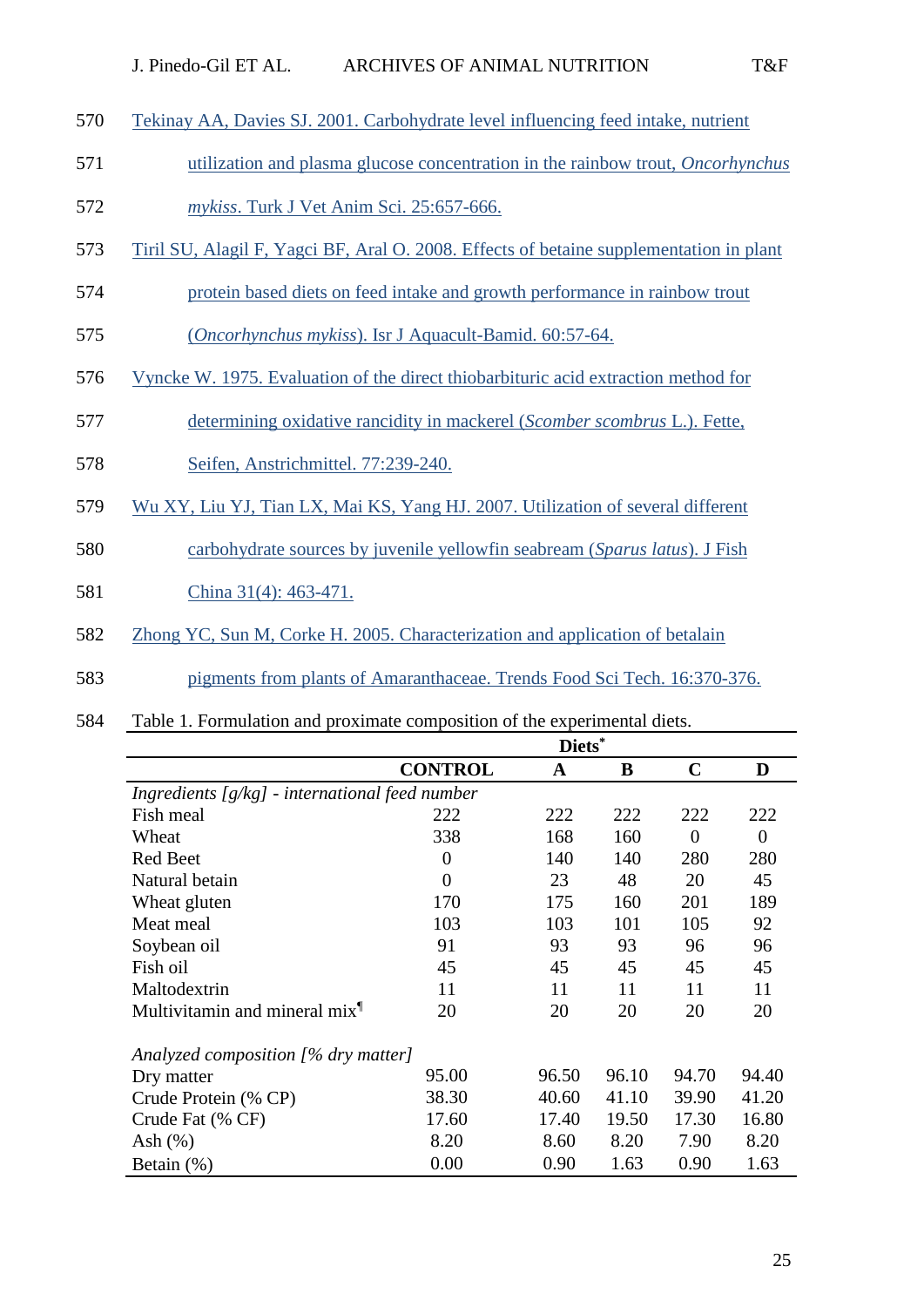| 585 |                                                                                                      |
|-----|------------------------------------------------------------------------------------------------------|
| 586 | $*$ Different experimental diets: CONTROL (0% red beet, 0% betaine), A (14% red beet,                |
| 587 | 0.9% betaine), B (14% red beet, 1.63% betaine), C (28% red beet, 0.9% betaine) and D                 |
| 588 | (28% red beet, 1.63% betaine); $\frac{1}{2}$ Contains: Choline, 10 g; DL- $\alpha$ -tocopherol, 5 g; |
| 589 | ascorbic acid, 5 g; $Ca_3(PO_4)_2$ , 5 g and a premix: 25 g. This premix contains per kg:            |
| 590 | retinol acetate, 20000 IU; calciferol, 10 IU; DL-α-tocopherol, 0.2 g; menadione sodium               |
| 591 | bisulfite, $0.016$ g; thiamine hydrochloride, $0.05$ g; riboflavin, $0.05$ g; pyridoxine             |
| 592 | hydrochloride, 0.3 g; cyanocobalamine, 0.5 mg; nicotinamide, 0.3 g; pantothenic acid,                |
| 593 | $0.12$ g; folic acid, 13 mg; biotin, 1.4 mg; ascorbic acid, 1.5 g; inositol, 0.3 g; betaine, 2       |
| 594 | g; polypeptides, 0.24 g; Zn, 0.1 g; Se, 0.4 mg; I, 10 mg; Fe, 4 mg; CuO, 0.3 g; Mg 0.115             |
| 595 | g; Co, 0.4 mg; methionine, 0.024 g; cysteine, 0.016 g; lysine, 0.026 g; arginine, 0.012 g;           |
| 596 | phenylalanine, 8 mg; tryptophan, 0.014 g (Dibaq Diproted S.A., Spain).                               |
|     |                                                                                                      |

|     | ______________                                                                            |  |
|-----|-------------------------------------------------------------------------------------------|--|
| 598 | rainbow trout (values are least-squares means $\pm$ SEM, n=3).                            |  |
| 597 | Table 2. Effect of red beet and total betaine level on growth and nutritive parameters of |  |

|                                                                                                                       |                                                                                                                                                                                                                                                                                                                                                                                                                                                                                                                                                                                                              | Red beet Level <i>I</i> Betaine Level <sup>†</sup>                                                                                                                                                                                                             |                    |  | <b>Interaction (Diets</b> <sup>*</sup> ) |            |           | Two-way ANOVA |              |   |                   |  |  |                     |
|-----------------------------------------------------------------------------------------------------------------------|--------------------------------------------------------------------------------------------------------------------------------------------------------------------------------------------------------------------------------------------------------------------------------------------------------------------------------------------------------------------------------------------------------------------------------------------------------------------------------------------------------------------------------------------------------------------------------------------------------------|----------------------------------------------------------------------------------------------------------------------------------------------------------------------------------------------------------------------------------------------------------------|--------------------|--|------------------------------------------|------------|-----------|---------------|--------------|---|-------------------|--|--|---------------------|
|                                                                                                                       | $[%] % \begin{center} \includegraphics[width=0.65\textwidth]{Figures/PN-Architecture.png} \end{center} \caption{The average number of times on the number of times, and the average number of times on the number of times.} \label{fig:PSB}$                                                                                                                                                                                                                                                                                                                                                                |                                                                                                                                                                                                                                                                | $\lceil \% \rceil$ |  |                                          |            |           |               |              |   | SE<br>$(p-value)$ |  |  |                     |
|                                                                                                                       |                                                                                                                                                                                                                                                                                                                                                                                                                                                                                                                                                                                                              | $\frac{\text{CONT}}{\text{NOT}}$ RB1RB2 CONT B1 B2 CONT                                                                                                                                                                                                        |                    |  |                                          |            | ${\bf A}$ | $\, {\bf B}$  | $\mathbf{C}$ | D |                   |  |  | M Red Beta Red beet |
|                                                                                                                       | <b>ROL</b>                                                                                                                                                                                                                                                                                                                                                                                                                                                                                                                                                                                                   |                                                                                                                                                                                                                                                                | <b>ROL</b>         |  |                                          | <b>ROL</b> |           |               |              |   |                   |  |  | beet ine •Betaine   |
| Growth<br>parameters                                                                                                  |                                                                                                                                                                                                                                                                                                                                                                                                                                                                                                                                                                                                              |                                                                                                                                                                                                                                                                |                    |  |                                          |            |           |               |              |   |                   |  |  |                     |
| <b>Initial weight</b>                                                                                                 |                                                                                                                                                                                                                                                                                                                                                                                                                                                                                                                                                                                                              |                                                                                                                                                                                                                                                                |                    |  |                                          |            |           |               |              |   |                   |  |  |                     |
| [g]                                                                                                                   |                                                                                                                                                                                                                                                                                                                                                                                                                                                                                                                                                                                                              | $69.82 \begin{array}{l} 71.0\ 69.0 \\ 2 \end{array} \ 69.82 \begin{array}{l} 70.8\ 69.2 \\ 5 \end{array} \ 69.82 \begin{array}{l} 73.5\ 68.5\ 68.1\ 69.7\ 1.6 \\ 4 \end{array} \ 1.60.555 \begin{array}{l} 0.66 \\ 4 \end{array}$                              |                    |  |                                          |            |           |               |              |   |                   |  |  | 0.057               |
| <b>Final weight</b>                                                                                                   |                                                                                                                                                                                                                                                                                                                                                                                                                                                                                                                                                                                                              | $250.72^{\text{b}}\frac{214.198}{06^{\text{ab}}}$ $27^{\text{a}}$ $250.72^{\text{b}}\frac{208.203}{37^{\text{ab}}}$ $250.72^{\text{d}}\frac{241.186.175.215.7.4}{47^{\text{cd}}}$ $66^{\text{ab}}$ $27^{\text{a}}$ $52^{\text{bc}}$ $81^{0.019}\frac{0.03}{3}$ |                    |  |                                          |            |           |               |              |   |                   |  |  | < 0.05              |
| [g]                                                                                                                   |                                                                                                                                                                                                                                                                                                                                                                                                                                                                                                                                                                                                              |                                                                                                                                                                                                                                                                |                    |  |                                          |            |           |               |              |   |                   |  |  |                     |
| SGR [% / day]                                                                                                         |                                                                                                                                                                                                                                                                                                                                                                                                                                                                                                                                                                                                              | 1.22 <sup>b</sup> 1.04 <sup>a</sup> <sup>1.00</sup> 1.22 <sup>b</sup> 1.02 <sup>a</sup> 1.02 <sup>a</sup> 1.22 <sup>d</sup> 1.13 <sup>c</sup> 0.95 <sup>a</sup> 0.901.07 <sup>b</sup> 0.0 <sub>0</sub> 0.012 <sup>0.01</sup> 6                                 |                    |  |                                          |            |           |               |              |   |                   |  |  | < 0.05              |
| $TGC \cdot 10^{-3}$                                                                                                   |                                                                                                                                                                                                                                                                                                                                                                                                                                                                                                                                                                                                              | $0.22^b$ $0.19^a$ $\frac{0.17}{a}$ $0.22^b$ $0.18^a$ $\frac{0.18}{a}$ $0.22^d$ $\frac{0.21^c 0.17^a 0.150.19^b 0.0}{b}$ $\frac{0.013}{c}$ $\frac{0.013}{07}$                                                                                                   |                    |  |                                          |            |           |               |              |   |                   |  |  | < 0.05              |
| FI [g $/ 100 g$<br>fish / day] $#$                                                                                    |                                                                                                                                                                                                                                                                                                                                                                                                                                                                                                                                                                                                              | 1.05 1.03 1.02 1.05 1.04 1.01 1.05 1.06 1.00 1.01 1.02 $\frac{0.0}{35}$ 0.617 $\frac{0.52}{8}$                                                                                                                                                                 |                    |  |                                          |            |           |               |              |   |                   |  |  | 0.224               |
| <b>FCR<sup>o</sup></b>                                                                                                |                                                                                                                                                                                                                                                                                                                                                                                                                                                                                                                                                                                                              | $1.18^a \text{ }^{1.26^a1.37}_{b}$ 1.18 1.34 1.30 1.18 <sup>a</sup> 1.19 <sup>a</sup> 1.32 <sup>b1.501.28<sup>a</sup>0.0<sub>b</sub> 24 0.022 <math>\frac{0.11}{5}</math></sup>                                                                                |                    |  |                                          |            |           |               |              |   |                   |  |  | < 0.05              |
| <b>PER<sup>®</sup></b>                                                                                                |                                                                                                                                                                                                                                                                                                                                                                                                                                                                                                                                                                                                              | 2.19 <sup>b</sup> 1.95 <sup>a</sup> <sup>1.80</sup> 2.19 <sup>b</sup> 1.87 <sup>a</sup> <sup>1.87</sup> <sub>a</sub> 2.19 <sup>d</sup> <sup>2.07°</sup> 1.84 <sup>a</sup> 1.681.90 <sup>b</sup> 0.0 <sub>0</sub> 0.001 <sup>0.00</sup>                         |                    |  |                                          |            |           |               |              |   |                   |  |  | < 0.05              |
| 599<br>600<br>601<br>602<br>603<br>604<br>605<br>606<br>$(^{\circ}C - 4)]$                                            | * Diets explanation as in Table 1; $\mathbb{I}$ Red beet concentration: RB1, diets with 14% of red<br>beet and RB2, diets with 28% of red beet; <sup>†</sup> Betaine concentration: B1, diets with 0.9%<br>of betaine and B2, diets with 1.64% of betaine; $a^{-c}$ Means with different superscripts in<br>each row differ significantly ( $p < 0.05$ ).<br><sup><math>\neq</math></sup> Specific growht rate [%/day] SGR = 100 · ln (final weight / initial weight) / days.<br><sup>§</sup> Thermal growth coefficient TGC = (final weight $^{(1/3)}$ – initial weight $^{(1/3)}$ ) / [days $\cdot \Sigma$ |                                                                                                                                                                                                                                                                |                    |  |                                          |            |           |               |              |   |                   |  |  |                     |
| 607<br><sup>#</sup> Feed Intake ratio [g/100 g fish/day]. FI = 100 $\cdot$ feed consumption [g] / biomass [g] $\cdot$ |                                                                                                                                                                                                                                                                                                                                                                                                                                                                                                                                                                                                              |                                                                                                                                                                                                                                                                |                    |  |                                          |            |           |               |              |   |                   |  |  |                     |
| 608<br>days.                                                                                                          |                                                                                                                                                                                                                                                                                                                                                                                                                                                                                                                                                                                                              |                                                                                                                                                                                                                                                                |                    |  |                                          |            |           |               |              |   |                   |  |  |                     |
| 609<br>$\circ$ Feed Conversion Ratio FCR = feed intake [g] / weight gain [g].                                         |                                                                                                                                                                                                                                                                                                                                                                                                                                                                                                                                                                                                              |                                                                                                                                                                                                                                                                |                    |  |                                          |            |           |               |              |   |                   |  |  |                     |
| <sup>o</sup> Protein Efficiency Ratio PER = Weight gain [g] / Protein intake [g].<br>610                              |                                                                                                                                                                                                                                                                                                                                                                                                                                                                                                                                                                                                              |                                                                                                                                                                                                                                                                |                    |  |                                          |            |           |               |              |   |                   |  |  |                     |
| 611                                                                                                                   |                                                                                                                                                                                                                                                                                                                                                                                                                                                                                                                                                                                                              |                                                                                                                                                                                                                                                                |                    |  |                                          |            |           |               |              |   |                   |  |  |                     |
| 612                                                                                                                   |                                                                                                                                                                                                                                                                                                                                                                                                                                                                                                                                                                                                              |                                                                                                                                                                                                                                                                |                    |  |                                          |            |           |               |              |   |                   |  |  |                     |
| 613<br>Table 3. Effects of red beet and total betaine level on biometric parameters, body                             |                                                                                                                                                                                                                                                                                                                                                                                                                                                                                                                                                                                                              |                                                                                                                                                                                                                                                                |                    |  |                                          |            |           |               |              |   |                   |  |  |                     |
| 614<br>composition and nutrient retention of rainbow trout (values are least-squares means $\pm$                      |                                                                                                                                                                                                                                                                                                                                                                                                                                                                                                                                                                                                              |                                                                                                                                                                                                                                                                |                    |  |                                          |            |           |               |              |   |                   |  |  |                     |

615 SEM, n=3).

| <b>Red beet</b>           | <b>Betaine</b> | <b>Interaction (Diets*)</b> | <b>SE Two-way ANOVA</b> |             |  |  |  |
|---------------------------|----------------|-----------------------------|-------------------------|-------------|--|--|--|
| Level $\P$ [%] Level $\P$ |                |                             | M                       | $(p-value)$ |  |  |  |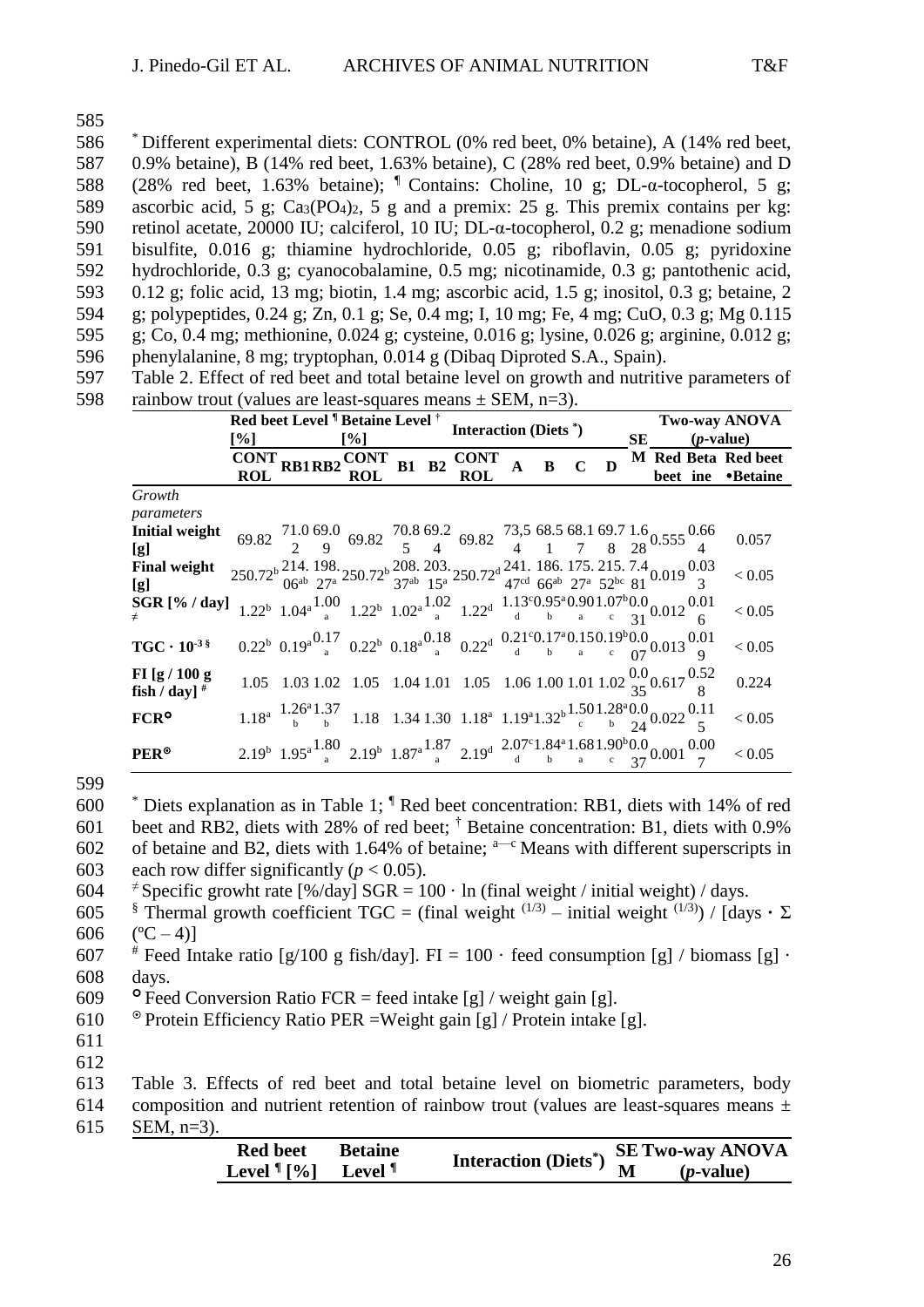|                                                                                                                                                                                                                    |   |  | [%]                                                                                                                                                                                                                                                                                                                                                                                                       |  |   |  |  |  |                                               |
|--------------------------------------------------------------------------------------------------------------------------------------------------------------------------------------------------------------------|---|--|-----------------------------------------------------------------------------------------------------------------------------------------------------------------------------------------------------------------------------------------------------------------------------------------------------------------------------------------------------------------------------------------------------------|--|---|--|--|--|-----------------------------------------------|
|                                                                                                                                                                                                                    | L |  | $\overline{\text{CON}}$ RB RB CONT B1 B2 TRO A B C D                                                                                                                                                                                                                                                                                                                                                      |  | L |  |  |  | <b>Red Bet Red beet</b><br>beet aine •Betaine |
| <b>Biometric indexes</b>                                                                                                                                                                                           |   |  |                                                                                                                                                                                                                                                                                                                                                                                                           |  |   |  |  |  |                                               |
| $CF^{\dagger}$                                                                                                                                                                                                     |   |  | $0.887^{\mathrm{b}}\, \frac{0.8}{42^{\mathrm{a}}\, 39^{\mathrm{a}}}\, 0.887^{\mathrm{b}}\, \frac{0.8}{37^{\mathrm{a}}\, 44^{\mathrm{a}}}\, 0.887^{\mathrm{b}}\, \frac{0.8}{59^{\mathrm{a}}}\, \frac{0.8}{23^{\mathrm{a}}\, 03^{\mathrm{a}}}\, \frac{0.8}{61^{\mathrm{a}}}\, 0.0 < \ < \ 0.05\, 0.05$                                                                                                      |  |   |  |  |  | < 0.05                                        |
| $VSI \neq$                                                                                                                                                                                                         |   |  | $8.64^a$ $\frac{9.4}{0^{ab}}$ $\frac{10}{0^{b}}$ $8.64^a$ $\frac{9.8}{0^{b}}$ $\frac{9.6}{0^{ab}}$ $8.64^a$ $\frac{9.0}{4^{a}}$ $\frac{9.7}{5^{ab}}$ $\frac{10}{5^{c}}$ $\frac{9.4}{4^{b}}$ $\frac{0.2}{99}$ $\frac{0.2}{0.05}$ $\frac{0.5}{0.05}$                                                                                                                                                        |  |   |  |  |  | 0.032                                         |
| $HSI$ <sup>#</sup>                                                                                                                                                                                                 |   |  | 1.16 <sup>a</sup> $\frac{1.3}{6}$ $\frac{1.3}{7}$ 1.16 <sup>a</sup> $\frac{1.4}{5}$ 1.2<br>1.16 <sup>a</sup> $\frac{1.4}{6}$ 1.16 <sup>a</sup> $\frac{1.4}{6}$ 1.2<br>1.4<br>1.2<br>1.4<br>1.2<br>1.2<br>1.4<br>1.2<br>0.0<br>5<br>0.0<br>5                                                                                                                                                               |  |   |  |  |  | 0.040                                         |
| <b>Proximal composition [% dry matter]</b>                                                                                                                                                                         |   |  |                                                                                                                                                                                                                                                                                                                                                                                                           |  |   |  |  |  |                                               |
| <b>Moisture</b><br>[%]                                                                                                                                                                                             |   |  | 72.33 74.73. 72.33 73.74. 72.33 73.75.73.72.1.10.290.59<br>72.33 60 13 72.33 57 01 72.33 23 97 90 55 33 9 5                                                                                                                                                                                                                                                                                               |  |   |  |  |  | 0.133                                         |
| Crude<br>Protein<br>[%]                                                                                                                                                                                            |   |  | $14.01 \begin{array}{l} 13.14. \\ 14.19 \end{array}$ 14.01 $\begin{array}{l} 13.13. \\ 40.97 \end{array}$ 14.01 $\begin{array}{l} 12.13.13.14.0.6 \times 0.16 \times 0.49 \\ 99.28 \times 80.49 \times 12.7 \end{array}$                                                                                                                                                                                  |  |   |  |  |  | 0.774                                         |
| <b>Crude</b><br>Lipid [%]                                                                                                                                                                                          |   |  | $11.27 \begin{array}{c} 9.19.7 \\ 8 \end{array} \begin{array}{c} 11.27 \end{array} \begin{array}{c} 9.99.0 \\ 5 \end{array} \begin{array}{c} 11.27 \end{array} \begin{array}{c} 10.7.89.39.90.80.630.30 \\ 53 \end{array} \begin{array}{c} 26 \end{array}$                                                                                                                                                |  |   |  |  |  | 0.119                                         |
| Ash $\lceil\% \rceil$                                                                                                                                                                                              |   |  | 2.45 $\frac{2.4}{7}$ $\frac{2.4}{7}$ 2.45 $\frac{2.3}{5}$ $\frac{2.5}{7}$ 2.45 $\frac{2.2}{4}$ 2.6 2.4 2.4 0.0 0.95 0.06                                                                                                                                                                                                                                                                                  |  |   |  |  |  | 0.065                                         |
| <b>Feed Retention efficiency [%]</b>                                                                                                                                                                               |   |  |                                                                                                                                                                                                                                                                                                                                                                                                           |  |   |  |  |  |                                               |
| Protein<br><b>PIR</b> $\frac{6}{6}$<br>intake) $\blacksquare$                                                                                                                                                      |   |  | 35.21    26.27. 35.21    25.28. 35.21    27.24.23.30.3.30.760.49<br>16    68    35.21    50    24    35.21    47    85    53    79    93    8    4                                                                                                                                                                                                                                                        |  |   |  |  |  | 0.159                                         |
| <b>PIR</b> $\frac{6}{6}$<br>digested)                                                                                                                                                                              |   |  | $41.06^{\mathrm{b}}\,\frac{29}{88^{\mathrm{a}}}\,\frac{31}{34^{\mathrm{a}}}\,\frac{41.06^{\mathrm{b}}}{55^{\mathrm{a}}}\,\frac{29}{62^{\mathrm{a}}}\,\frac{31}{41.06^{\mathrm{b}}}\,\frac{32}{41^{\mathrm{a}}}\,\frac{27}{34^{\mathrm{a}}}\,\frac{36}{69^{\mathrm{a}}}\,\frac{34}{83^{\mathrm{a}}}\,\frac{3.3}{3}\,\frac{0.03}{8}\,\frac{0.03}{8}\,\frac{0.03}{8}\,\frac{0.03}{8}\,\frac{0.03}{8}\,\frac$ |  |   |  |  |  | 0.047                                         |
| Fat                                                                                                                                                                                                                |   |  |                                                                                                                                                                                                                                                                                                                                                                                                           |  |   |  |  |  |                                               |
| <b>FIR</b> (% 74.68 50. 55. 74.68 56. 50. 74.68 $\frac{65}{43}$ , $\frac{35}{27}$ , $\frac{46}{b}$ , $\frac{61}{25}$ , $\frac{20.62}{10.36}$ 0.015                                                                 |   |  |                                                                                                                                                                                                                                                                                                                                                                                                           |  |   |  |  |  |                                               |
| <b>FIR</b> (% 80.92 54.63. 80.92 63.56. 80.92 <sup>b</sup> 51 <sup>a</sup> 37. 54.70. 9.3 0.38 0.34 digested) <sup>§</sup> 80.92 51 91 80.92 $\frac{71}{6}$ 52 <sup>a</sup> 57 <sup>a</sup> 91 <sup>a</sup> 67 2 9 |   |  |                                                                                                                                                                                                                                                                                                                                                                                                           |  |   |  |  |  | 0.017                                         |

622  $*$  Hepatosomatic Index [%] HSI = 100  $\cdot$  wet liver weight / final weight.

623 PIR (% intake) =  $100 \cdot$  (protein fish gain [g] / protein intake [g])

624 **PIR** (% digested) =  $100 \cdot$  (protein fish gain [g] / protein digested [g])

625 ° FIR (% intake) = 100 · (fat fish gain [g] / fat intake [g])

627 628

616<br>617

619

620

<sup>626 &</sup>lt;sup>§</sup> FIR (% digested) = 100 · (fat fish gain [g] / fat digested [g])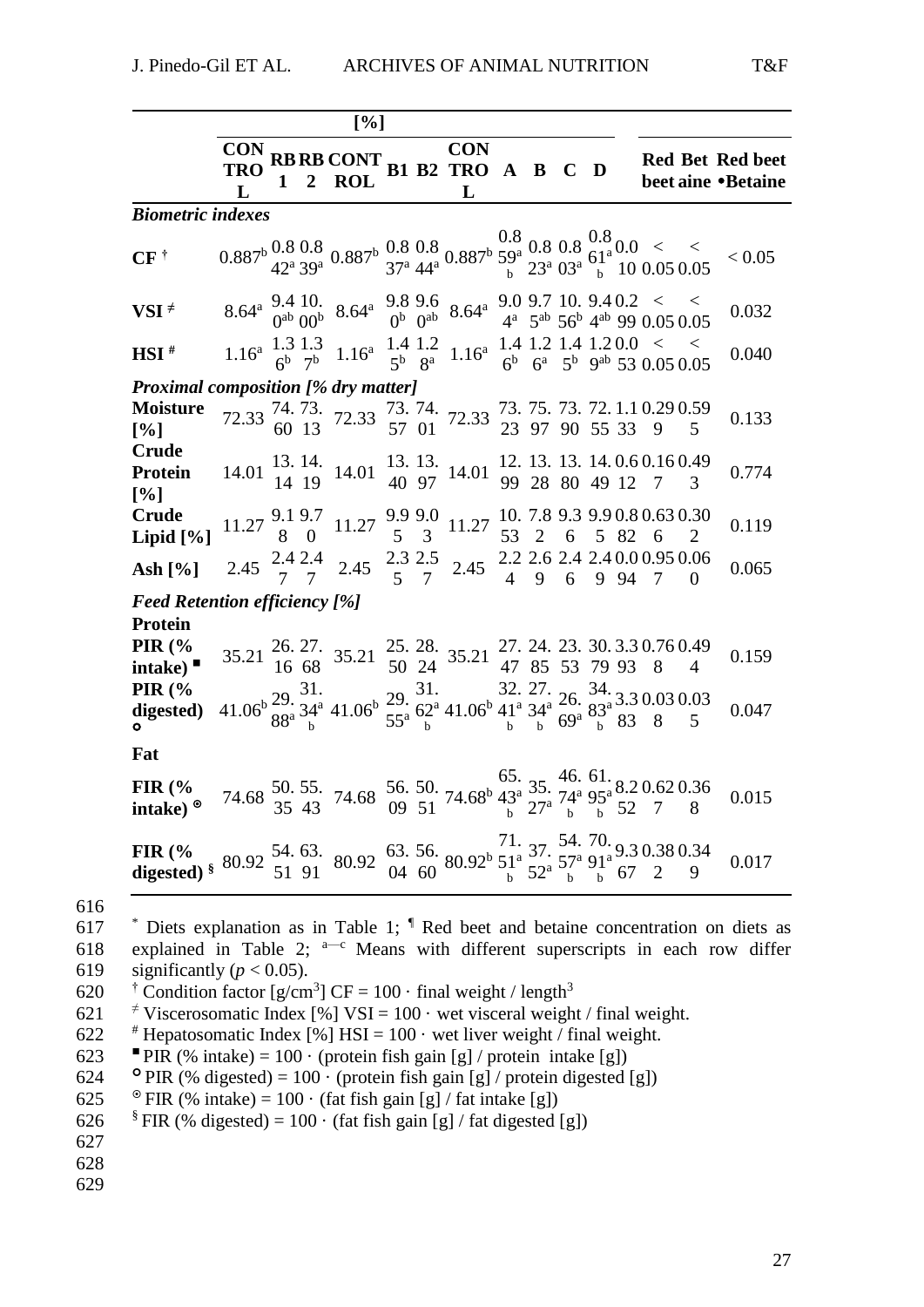|                             | Table 4. Apparent digestibility coefficients (ADCs) of protein (ADCprotein), lipid                                                                                                                                                                |                 |                                |                                      |                                      |                              |           |     |       |   |           |                                                                                        |          |                                      |
|-----------------------------|---------------------------------------------------------------------------------------------------------------------------------------------------------------------------------------------------------------------------------------------------|-----------------|--------------------------------|--------------------------------------|--------------------------------------|------------------------------|-----------|-----|-------|---|-----------|----------------------------------------------------------------------------------------|----------|--------------------------------------|
|                             | (ADClipid) and carbohydrates (ADCCHO) in rainbow trout fed the experimental diets                                                                                                                                                                 |                 |                                |                                      |                                      |                              |           |     |       |   |           |                                                                                        |          |                                      |
|                             | differing on the source of carbohydrate (wheat and barley) (values are least-squares                                                                                                                                                              |                 |                                |                                      |                                      |                              |           |     |       |   |           |                                                                                        |          |                                      |
|                             | means $\pm$ SEM, n=3).<br><b>Red beet Level Betaine Level</b>                                                                                                                                                                                     |                 |                                |                                      |                                      |                              |           |     |       |   |           |                                                                                        |          | Two-way ANOVA (p-                    |
|                             | $\P[%]$                                                                                                                                                                                                                                           |                 |                                | $\P[%]$                              |                                      | <b>Interaction (Diets *)</b> |           |     |       |   | SE        |                                                                                        |          | value)                               |
|                             | <b>ROL</b>                                                                                                                                                                                                                                        |                 | $\overline{2}$                 | <b>CONT RB RB CONT</b><br><b>ROL</b> | <b>B1 B2</b>                         | <b>CONT</b><br><b>ROL</b>    | ${\bf A}$ | B C |       | D |           | M Red Beta Red beet<br>beet ine                                                        |          | <b>•Betaine</b>                      |
|                             | <b>Apparent digestibility Coefficient (ADCs)</b>                                                                                                                                                                                                  |                 |                                |                                      |                                      |                              |           |     |       |   |           |                                                                                        |          |                                      |
| ADC <sub>p</sub>            | 85.56                                                                                                                                                                                                                                             |                 | 86. 88.                        | 85.56                                | 86.88.                               | 85.56                        |           |     |       |   |           | $\begin{array}{rrrr} 84.88.89.88.1.9& 0.285& 0.37\\ 42& 83& 21& 36& 48& 4 \end{array}$ |          | 0.197                                |
| rotein<br>ADC <sub>li</sub> |                                                                                                                                                                                                                                                   | 62              | 78                             |                                      | 81 60                                |                              |           |     |       |   |           |                                                                                        |          |                                      |
| pid                         | 92.36 <sup>b</sup> 91. 87.<br>51 <sup>b</sup> 64 <sup>a</sup>                                                                                                                                                                                     |                 |                                |                                      | 92.36 $\frac{89.90}{02.32}$<br>02 12 | 92.36                        |           |     |       |   |           | 90. 92. 87. 87. 1.8<br>52 49 53 74 18<br>$0.050\,\frac{0.55}{8}$                       |          | 0.637                                |
| $ADC_H$                     | 42.82                                                                                                                                                                                                                                             |                 | 41. 42.                        | 42.82                                | 47.38.                               | 42.82                        |           |     |       |   |           | 40.42.49.35.7.8<br>00 48 77 19 76 0.907 4                                              |          | 0.432                                |
| $\bf CO$                    |                                                                                                                                                                                                                                                   | 98              | 48                             |                                      | 82 83                                |                              |           |     |       |   |           |                                                                                        |          |                                      |
|                             | explained in Table 2; $a-c$ Means with different superscripts in each row differ                                                                                                                                                                  |                 |                                |                                      |                                      |                              |           |     |       |   |           |                                                                                        |          |                                      |
|                             | significantly ( $p < 0.05$ ).                                                                                                                                                                                                                     |                 |                                |                                      |                                      |                              |           |     |       |   |           |                                                                                        |          |                                      |
|                             | Table 5. Proximate composition of rainbow trout flesh fed with increasing red beet and<br>betaine levels at the end of the experimental growth period (data are expressed as % of<br>dry matter) (values are least-squares means $\pm$ SEM, n=3). |                 |                                |                                      |                                      |                              |           |     |       |   |           |                                                                                        |          |                                      |
|                             | InitLevel $\P$ [%]                                                                                                                                                                                                                                | <b>Red beet</b> |                                | $\P$ [%]                             | <b>Betaine Level</b>                 | <b>Interaction (Diet*)</b>   |           |     |       |   | <b>SE</b> |                                                                                        |          | <b>Two-way ANOVA</b><br>$(p$ -value) |
|                             | ial CONTRBRB CONT<br><b>ROL</b>                                                                                                                                                                                                                   |                 | $\mathbf{1}$<br>$\overline{2}$ | <b>ROL</b>                           | <b>B1 B2</b>                         | <b>CONT</b><br><b>ROL</b>    | ${\bf A}$ |     | B C D |   |           | <b>M</b> Red Beta Red beet                                                             | beet ine | •Betaine                             |

**Prote** 14. 15.79 15.14. 15.78 15.14. 15.78 15.14.15.14.0.40.261 0.08 0.075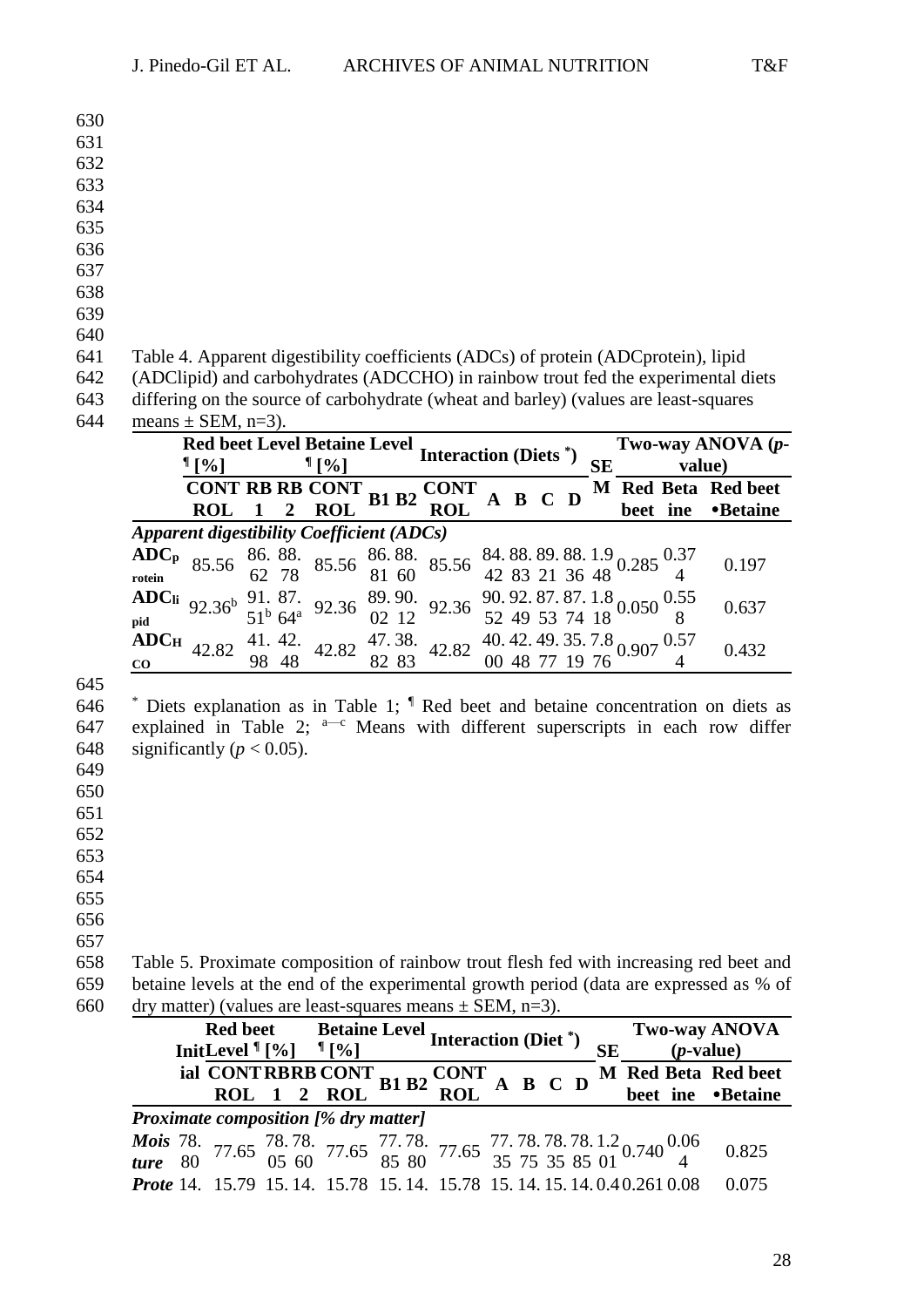|  |  | <i>in</i> 80 30 98 34 93 61 98 08 88 94 |  |  |                                                                                                                                                                                                                     |  |
|--|--|-----------------------------------------|--|--|---------------------------------------------------------------------------------------------------------------------------------------------------------------------------------------------------------------------|--|
|  |  |                                         |  |  | <i>Fat</i> $\begin{matrix} 4.5 & 5.68^{ab} & 5.84.8 \\ 0 & 4^b & 0^a \end{matrix}$ 5.69 $\begin{matrix} 5.55.0 & 5.69^{ab} & 6.35.34.74.80.3 \\ 6 & 8 & 5.69^{ab} & 3^{ab} & 7^a & 3^a & 0.3004 \end{matrix}$ 0.041 |  |
|  |  |                                         |  |  |                                                                                                                                                                                                                     |  |

661<br>662

662  $*$  Diets explanation as in Table 1;  $*$  Red beet and betaine concentration on diets as 663 explained in Table 2;  $a-c$  Means with different superscripts in each row differ 664 significantly ( $p < 0.05$ ).

665

666



667

668 Figure 1. Effect of increasing levels of red beet and betaine on fish flesh betaine

669 content. Data are presented as least-squares means  $\pm$  standard error of the mean (n=3);

670 significant differences ( $p < 0.05$ ) are indicated with different letters above the column.

671 CONTROL (0% red beet, 0% betaine), A (14% red beet, 0.9% betaine), B (14% red

672 beet, 1.63% betaine), C (28% red beet, 0.9% betaine) and D (28% red beet, 1.63%

673 betaine) are the different experimental diets.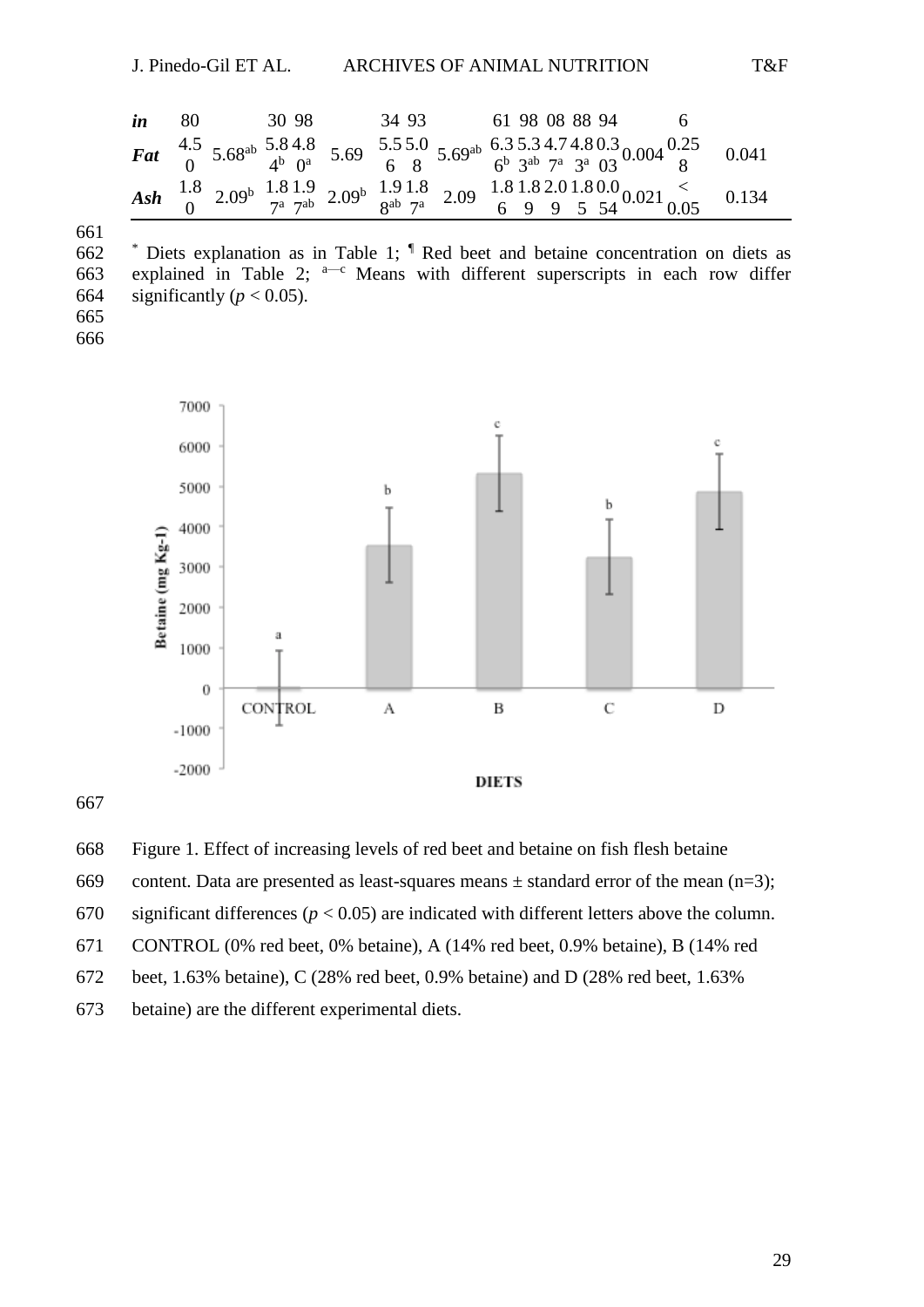



 Figure 2. Effect of red beet and betaine concentration on water activity (aw) of fish meat at the end of the experimental growth period. Data are presented as least-squares 677 means  $\pm$  standard error of the mean (n=3); significant differences ( $p < 0.05$ ) are indicated with different letters above the column. CONTROL (0% red beet, 0% betaine), A (14% red beet, 0.9% betaine), B (14% red beet, 1.63% betaine), C (28% red beet, 0.9% betaine) and D (28% red beet, 1.63% betaine) are the different experimental diets.

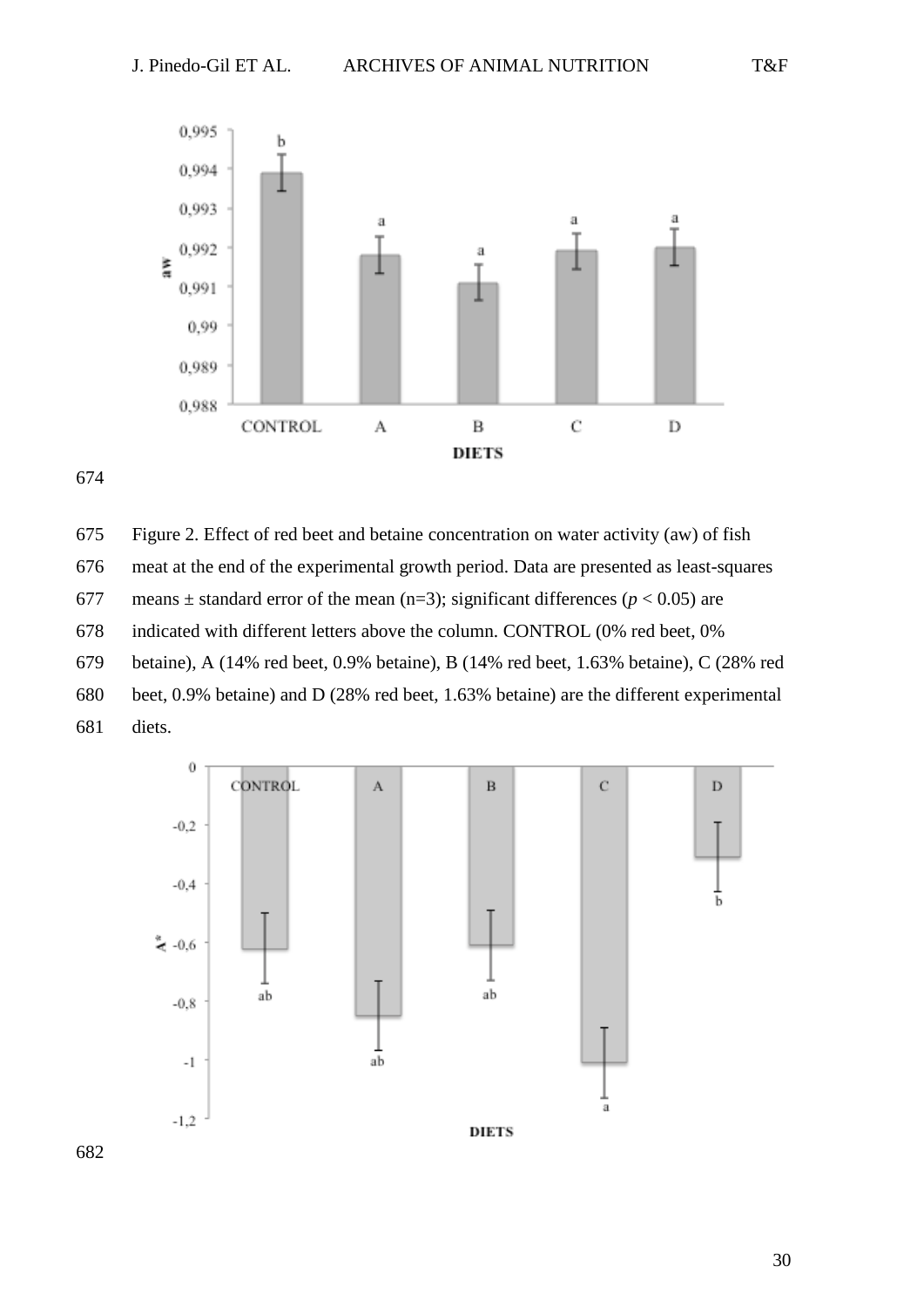683 Figure 3. Effect of red beet and betaine on fish flesh redness  $(A^*$  velaues) at the end of 684 the experimental growth period. Data are presented as least-squares means  $\pm$  standard 685 error of the mean  $(n=3)$ ; significant differences  $(p < 0.05)$  are indicated with different letters above the column. CONTROL (0% red beet, 0% betaine), A (14% red beet, 0.9% betaine), B (14% red beet, 1.63% betaine), C (28% red beet, 0.9% betaine) and D (28% red beet, 1.63% betaine) are the different experimental diets.



Figure 4. Effect of red beet and betaine on fish flesh elasticity at the end of the

692 experimental growth period. Data are presented as least-squares means  $\pm$  standard error

693 of the mean  $(n=3)$ ; significant differences ( $p < 0.05$ ) are indicated with different letters

above the column. CONTROL (0% red beet, 0% betaine), A (14% red beet, 0.9%

betaine), B (14% red beet, 1.63% betaine), C (28% red beet, 0.9% betaine) and D (28%

red beet, 1.63% betaine) are the different experimental diets.